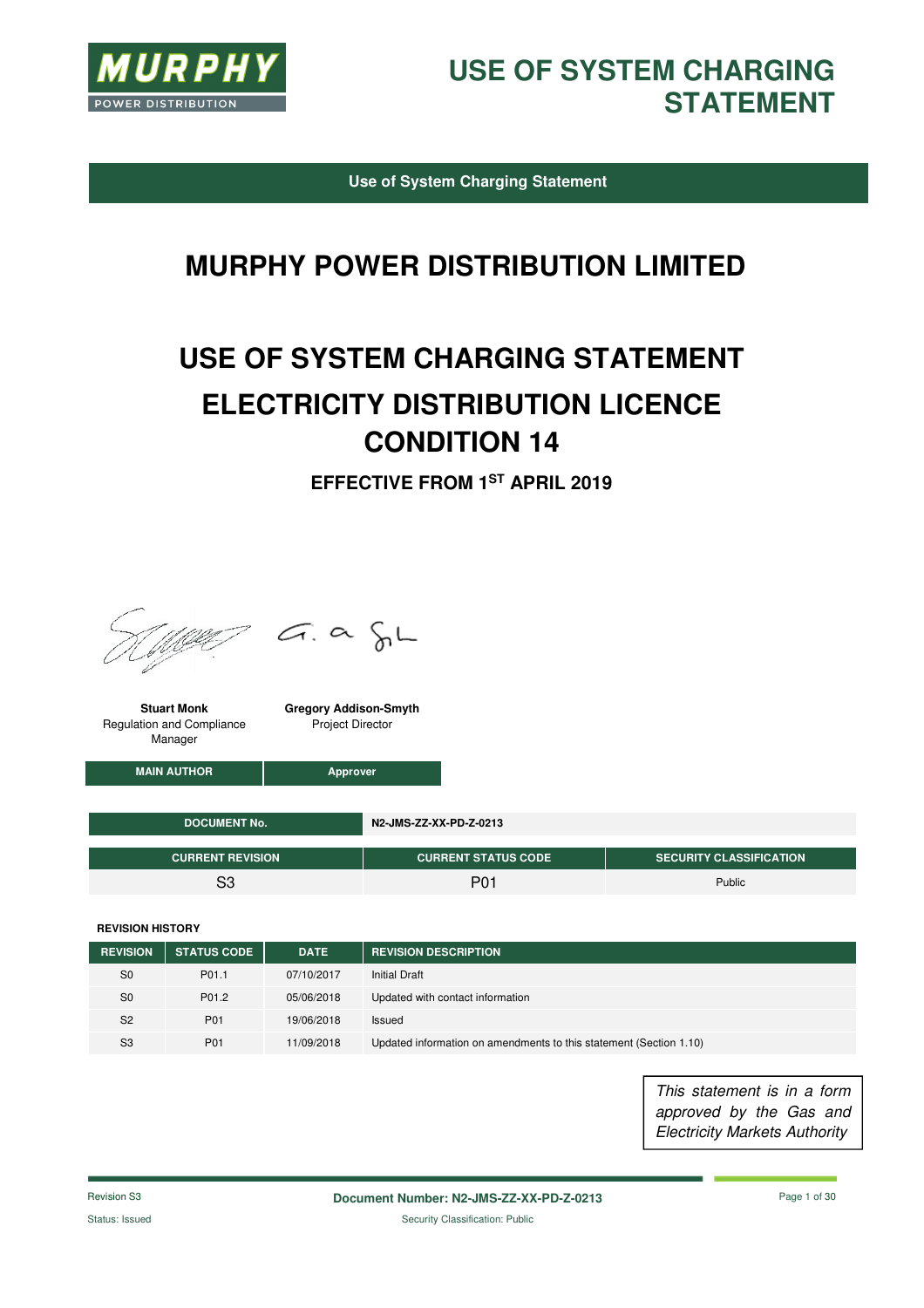

# **Contents**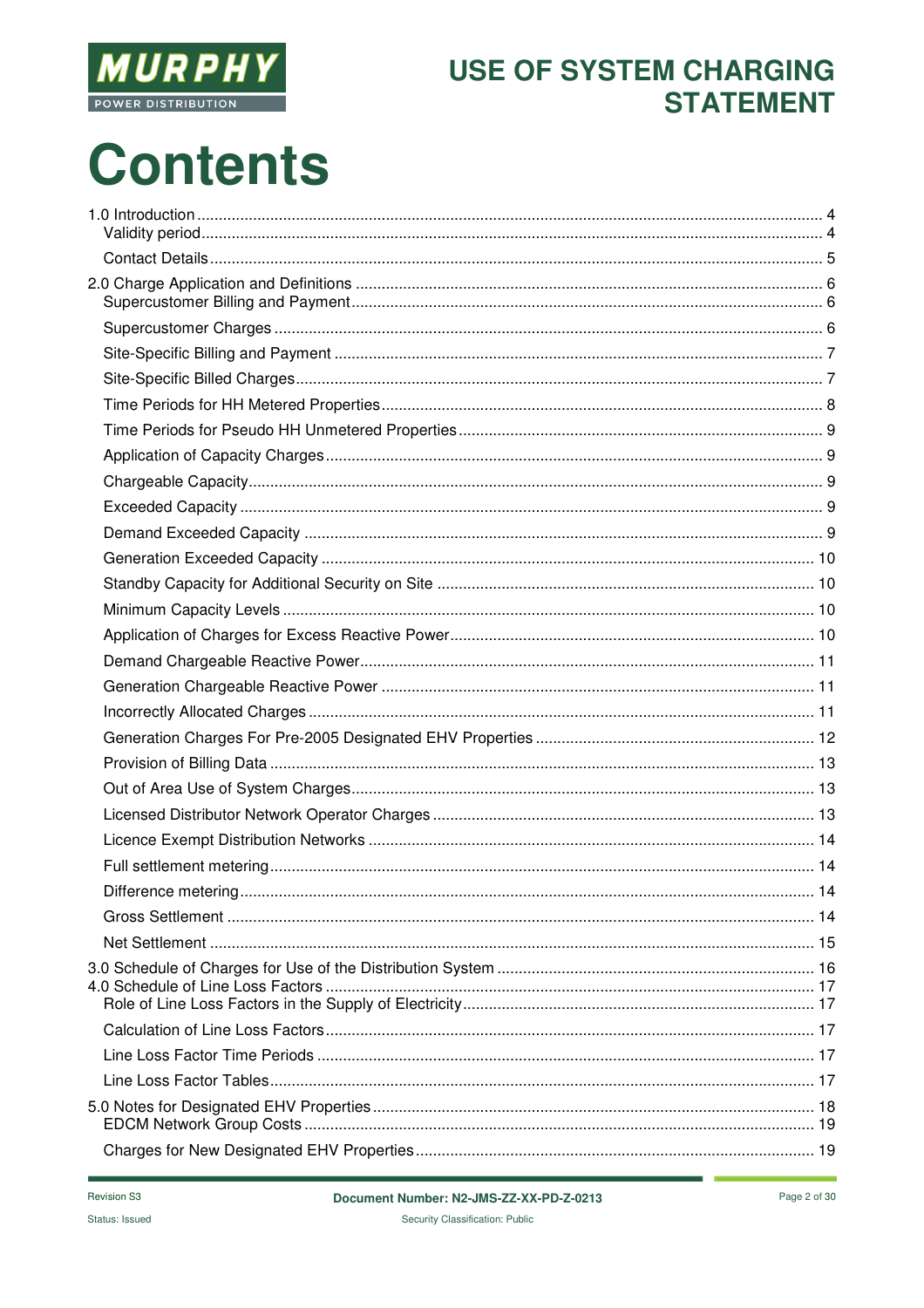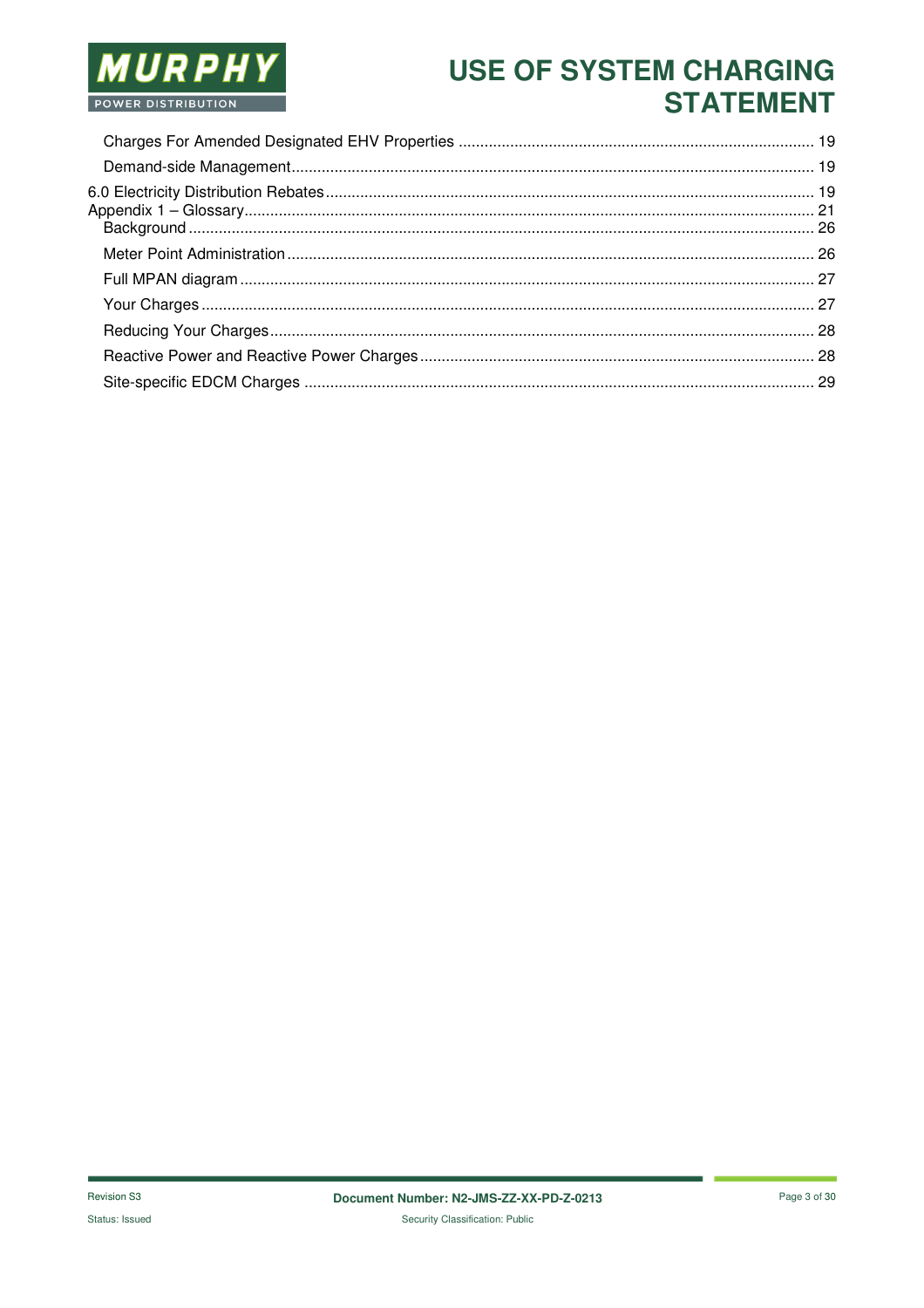

# **1.0 INTRODUCTION**

- 1.1. This statement has been generated to inform interested parties on our electricity distribution charges and the reasons behind them. It has been prepared consistent with Standard Licence Condition 14 of Murphy Power Distribution Limited (**MPD**) Electricity Distribution Licence. The main purpose of this statement is to provide our schedule of charges<sup>1</sup> for the use of our Distribution System and to provide the schedule of adjustment factors<sup>2</sup> that should be applied in Settlement to account for losses from the Distribution System. We have included guidance notes in Appendix 2 to help improve your understanding of the charges we apply.
- 1.2. Within this statement we use terms such as 'Users' and 'Customers' as well as other terms which are identified with initial capitalisation. These terms are defined in Appendix 1.
- 1.3. The charges in this statement replicate those published by the Distribution Network Operators (DNOs) where the latter have been calculated using the Common Distribution Charging Methodology (CDCM) for Low Voltage and High Voltage (LV and HV) Designated Properties. Charges for any Designated Extra High Voltage (EHV) Properties connected to the **MPD** network will be calculated using the **MPD** EHV Charging Methodology. At the date of publication **MPD** has no Designated EHV properties.
- 1.4. Separate charges are calculated depending on the characteristics of the connection and whether the use of the Distribution System is for demand or generation purposes. Where a generation connection is seen to support the Distribution System the charges will be negative and the Supplier will receive credits for exported energy.
- 1.5. The application of charges to premises can usually be referenced using the Charge Code contained in the charge tables. The Charge Code is applied by reference to the combination of the Line Loss Factor Class (LLFC), Profile Class (PC) and Standard Settlement Configuration (SSC) attached to a supply point. Further information on how to identify and calculate the charge that will apply for your premises is provided in the guidance notes in Appendix 2.
- 1.6. All charges in this statement are shown exclusive of VAT. Invoices will include VAT at the applicable rate.
- 1.7. The annexes that form part of this statement are available in Microsoft .xlsx spreadsheet format. This spreadsheet contains supplementary information used for charging purposes and a simple model to assist you to calculate charges. This spreadsheet can be downloaded from our website at www.murphypowerdistribution.co.uk or requested from us on the contact information on the next page.

# **VALIDITY PERIOD**<br>1.8. This charging statemer

- This charging statement is valid for services provided from the effective date stated on the front of the statement and remains valid until updated by a revised version or superseded by a statement with a later effective date.
- 1.9. When using this charging statement care should be taken to ensure that the statement or statements covering the period that is of interest are used.
- 1.10. Before making an amendment to MPD's Use of System Charges, they shall be approved by the Authority. MPD shall submit a proposal to the authority in accordance with Condition 14 Part F of their distribution Licence. To achieve this MPD must:

-

<sup>&</sup>lt;sup>1</sup> Charges can be positive or negative.

<sup>2</sup> Also known as Loss Adjustment Factors or Line Loss Factors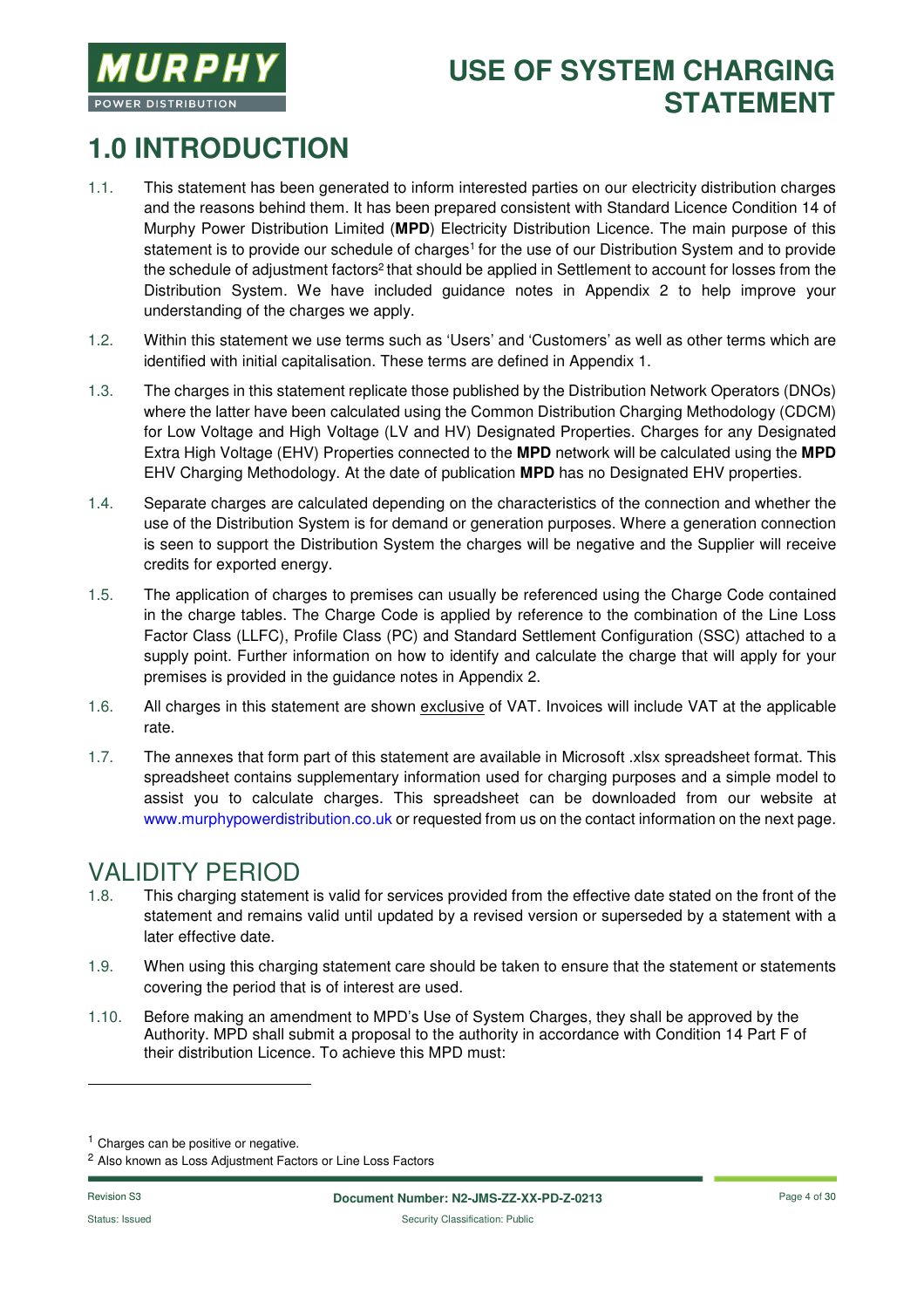

i) give the Authority a revised use of system charging statement that sets out the amended charges and specifies the date to which they have effect

ii) give the Authority not less than three months' notice before the date of effect on which MPD proposes to amend its Use of System Charges in respect of any agreement for Use of System. When the Authority approves such a proposal, MPD will revise this statement and give notice of any revision to the statement to Users of our Distribution System. The latest statement can be downloaded from www.murphypowerdistribution.co.uk

#### CONTACT DETAILS

1.11 If you have any questions about this statement, please contact us at the below address:

Regulation & Compliance Manager Murphy Power Distribution Limited Hawks Green Lane Cannock **Staffordshire** WS11 7LH Tel: +44 (0) 1543 466 711 Email: powerdistribution@murphygroup.co.uk

1.12. All enquiries regarding Connection Agreements and changes to maximum capacities should be addressed to:

> Head of Networks Murphy Power Distribution Limited Hawks Green Lane Cannock **Staffordshire** WS11 7LH Tel: +44 (0) 1543 466 711 Email: powerdistribution@murphygroup.co.uk

1.13. For all other queries please contact our general enquiries telephone service on +44 (0) 1543 466 711 lines are open 8:00am to 5:00pm Monday to Friday.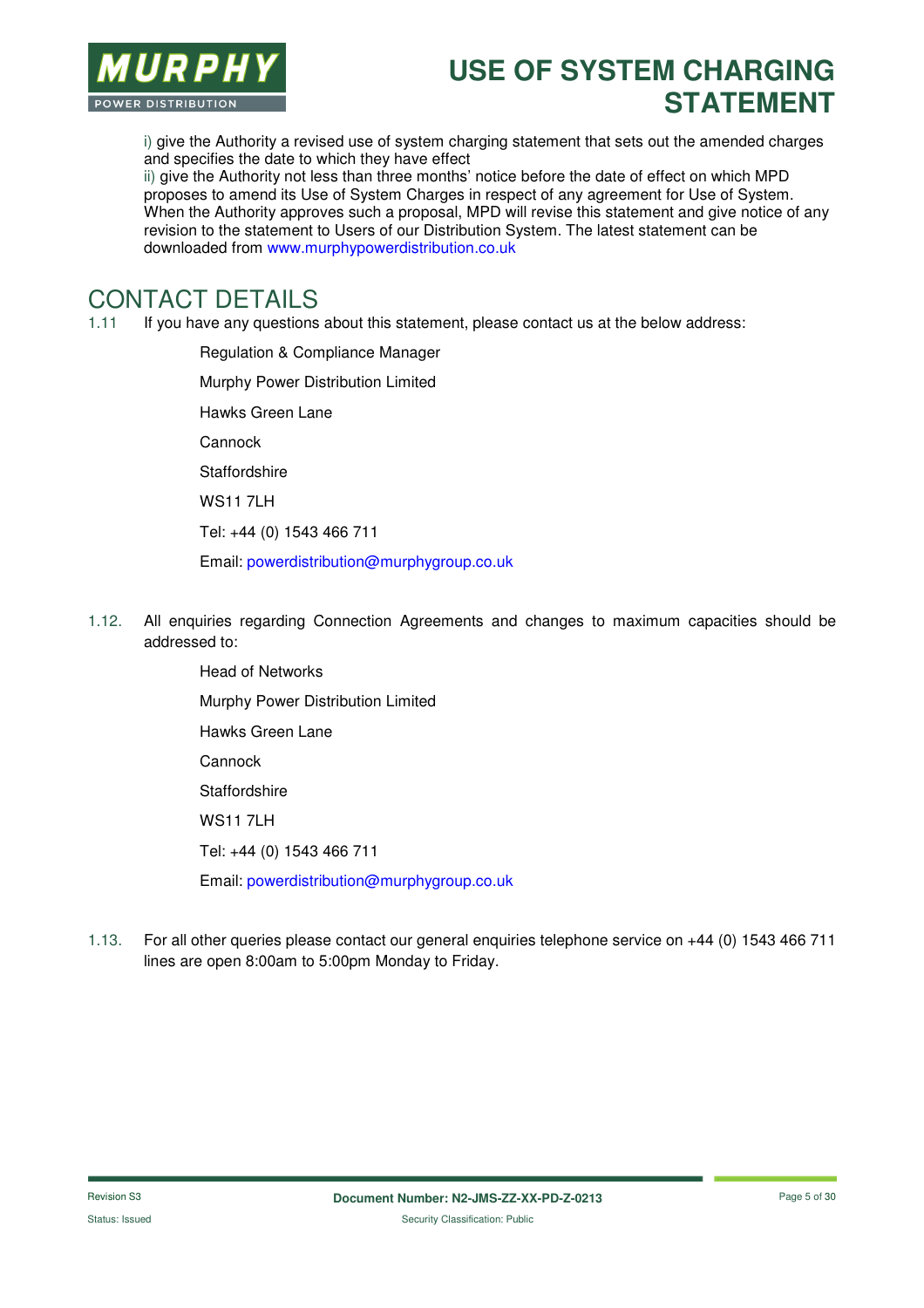

# **2.0 CHARGE APPLICATION AND DEFINITIONS**

- 2.1. The following section details how the charges in this statement are applied and billed to Users of our Distribution System.
- 2.2. We utilise two billing approaches depending on the type of metering data received:
	- The 'Supercustomer' approach is used for Non-Half-Hourly (NHH) metered, NHH unmetered or aggregated Half-Hourly (HH) metered premises
	- The 'Site-specific' approach is used for HH metered or pseudo HH unmetered premises.
- 2.3. Typically NHH metered premises are domestic and small businesses, whilst HH metered premises are larger businesses. Unmetered premises are normally streetlights.

#### SUPERCUSTOMER BILLING AND PAYMENT

- 2.4. Supercustomer billing and payment applies to Metering Points registered as NHH metered or NHH unmetered. The Supercustomer approach makes use of aggregated data obtained from the 'Supercustomer Distribution Use of System (DUoS) Report'.
- 2.5. Invoices are calculated on a periodic basis and sent to each User for whom **MPD** is transporting electricity through its Distribution System. Invoices are reconciled, over a period of approximately 14 months, to ensure the cash positions of Users and **MPD** are adjusted to reflect later and more accurate consumption figures.
- 2.6. The charges are applied on the basis of the LLFC assigned to a Meter Point Administration Number (MPAN), and the units consumed within the time periods specified in the statement. These time periods may not necessarily be the same as those indicated by the Time Pattern Regimes (TPRs) assigned to the SSC – specific to DNOs. All LLFCs are assigned at the sole discretion of **MPD**. The charges in this document are shown exclusive of VAT. Invoices take account of previous Settlement Runs and include VAT.

# SUPERCUSTOMER CHARGES

- 2.7. Supercustomer Charges are generally billed through the following components:
	- **a** a fixed charge pence/MPAN/day; there will only be one fixed charge applied to each MPAN; and
	- **Unit charges pence/kWh, more than one unit charge may be apply depending on the type of** tariff for which the MPAN is registered.
- 2.8. Users who wish to supply electricity to Customers whose metering system is Measurement Class A or B, and settled on Profile Class 1 through to 8 will be allocated the relevant charge structure set out in Annex 1.
- 2.9. Measurement Class A charges apply to Exit/Entry Points where NHH metering is used for Settlement.
- 2.10. Measurement Class B charges apply to Exit Points deemed to be suitable as Unmetered Supplies as permitted in the Electricity (Unmetered Supply) Regulations 2001<sup>3</sup> and where operated in accordance with BSCP520<sup>4</sup> .

-

<sup>&</sup>lt;sup>3</sup> The Electricity (Unmetered Supply) Regulations 2001 available from http://www.legislation.gov.uk/uksi/2001/3263/made

<sup>4</sup> Balancing and Settlement Code Procedures on unmetered supplies available from http://www.elexon.co.uk/pages/bscps.aspx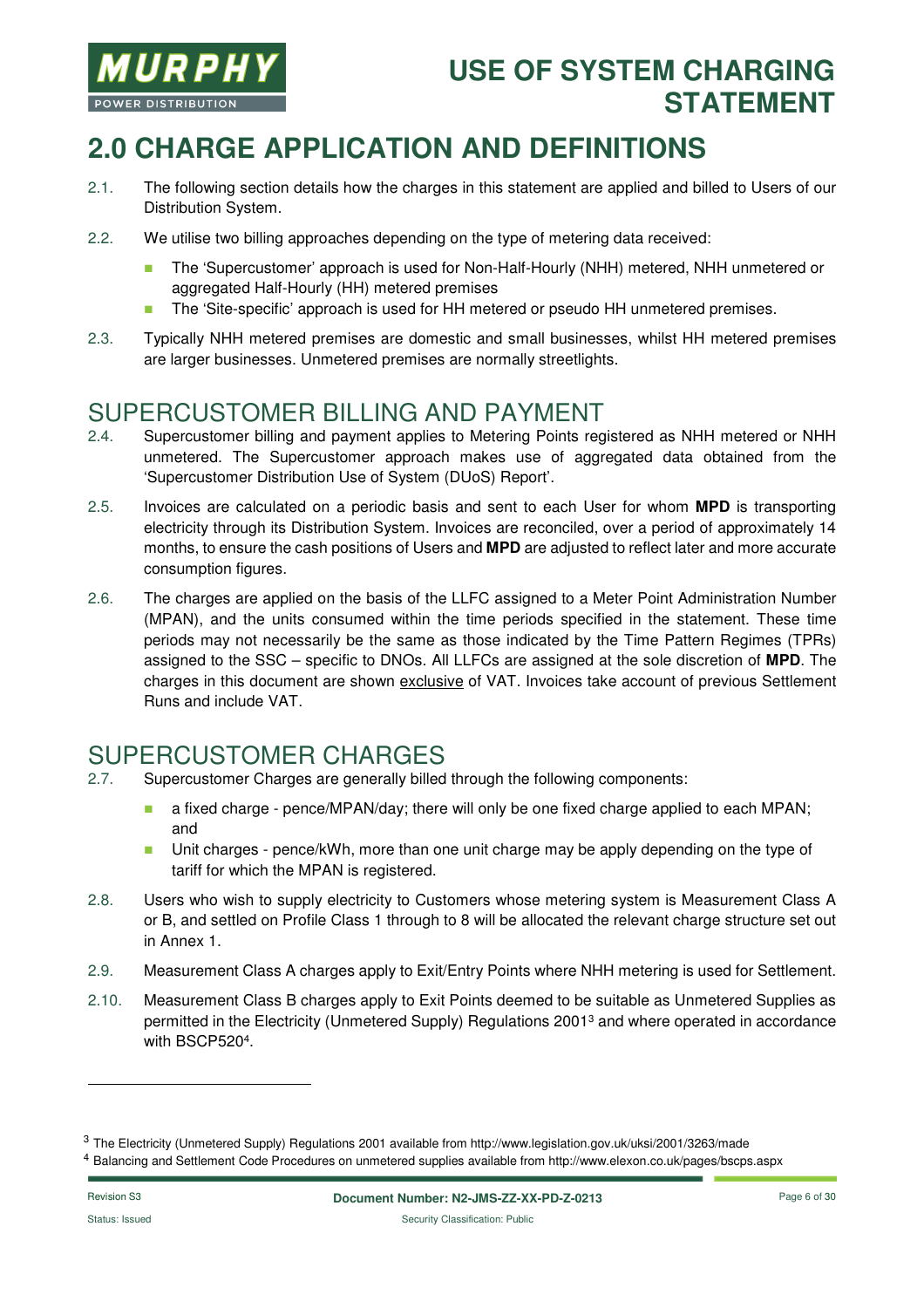

- 2.11. Measurement Class F charges apply to Exit / Entry Points at domestic premises where HH metering is used for Settlement.
- 2.12. Measurement Class G charges apply to Exit / Entry Points at non-domestic premises with whole current metering systems where HH metering is used for Settlement.
- 2.13. Identification of the appropriate charge can be made by cross-reference to the LLFC.
- 2.14. Valid Settlement PC/SSC/Meter Timeswitch Code (MTC) combinations for LLFCs where the Metering System is Measurement Class A and B are detailed in Market Domain Data (MDD).
- 2.15. Where an MPAN has an Invalid Settlement Combination, the 'Domestic Unrestricted' fixed and unit charge will be applied as default until the invalid combination is corrected. Where there are multiple SSC/TPR combinations, the default 'Domestic Unrestricted' fixed and unit charge will be applied for each invalid TPR combination.
- 2.16. The time periods for unit charges where the Metering System is Measurement Class A and B are as specified by the SSC. To determine the appropriate charge rate for each SSC/TPR a lookup table is provided in the spreadsheets which accompany this statement.
- 2.17. The time periods for unit charges where the Metering System is Measurement Class F and G are set out in the table 'Time Bands for Half Hourly Metered Properties' in Annex 1.
- 2.18. The 'Domestic Off-Peak' and 'Small Non-Domestic Off-Peak' charges are additional to either an unrestricted or a two-rate charge.

#### SITE-SPECIFIC BILLING AND PAYMENT

- 2.19. Site-specific billing and payment applies to Measurement Class C, D and E Metering Points are settled as Half Hourly (HH) metered. The site-specific billing and payment approach to Use of System (UoS) billing makes use of HH metering data received through settlement.
- 2.20. Invoices are calculated on a periodic basis and sent to each User, for whom **MPD** is transporting electricity through its Distribution System. Where an account is based on estimated data, the account shall be subject to any adjustment that may be necessary following the receipt of actual data from the User.
- 2.21. The charges are applied on the basis of the LLFCs assigned to the MPAN (or the Meter System Identifier (MSID) for Central Volume Allocation (CVA) sites), and the units consumed within the time periods specified in this statement. Where MPANs have not been associated, for example when multiple points of connection fed from different sources are used for a single site, the relevant number of fixed charges will be applied.
- 2.22. All LLFCs are assigned at the sole discretion of **MPD**, based on the tariff application rules set out in the appropriate charging methodology or elsewhere in this statement. Where an incorrectly applied LLFC is identified, **MPD** may at its sole discretion apply the correct LLFC and/or charges. Please refer to section 'Incorrectly Allocated Charges' if an allocated LLFC or tariff is believed to be incorrect.

### SITE-SPECIFIC BILLED CHARGES

- 2.23. Site-Specific billed charges may include the following components:
	- **a** a fixed charge pence/MPAN/day or pence/MSID/day;
	- a capacity charge, pence/kVA/day for Maximum Import Capacity (MIC) and/or Maximum Export Capacity (MEC);
	- an excess capacity charge, pence/kVA/day, if a site exceed its MIC and/or MEC;
	- unit Charges, pence/kWh, more than one unit charge may be applied; and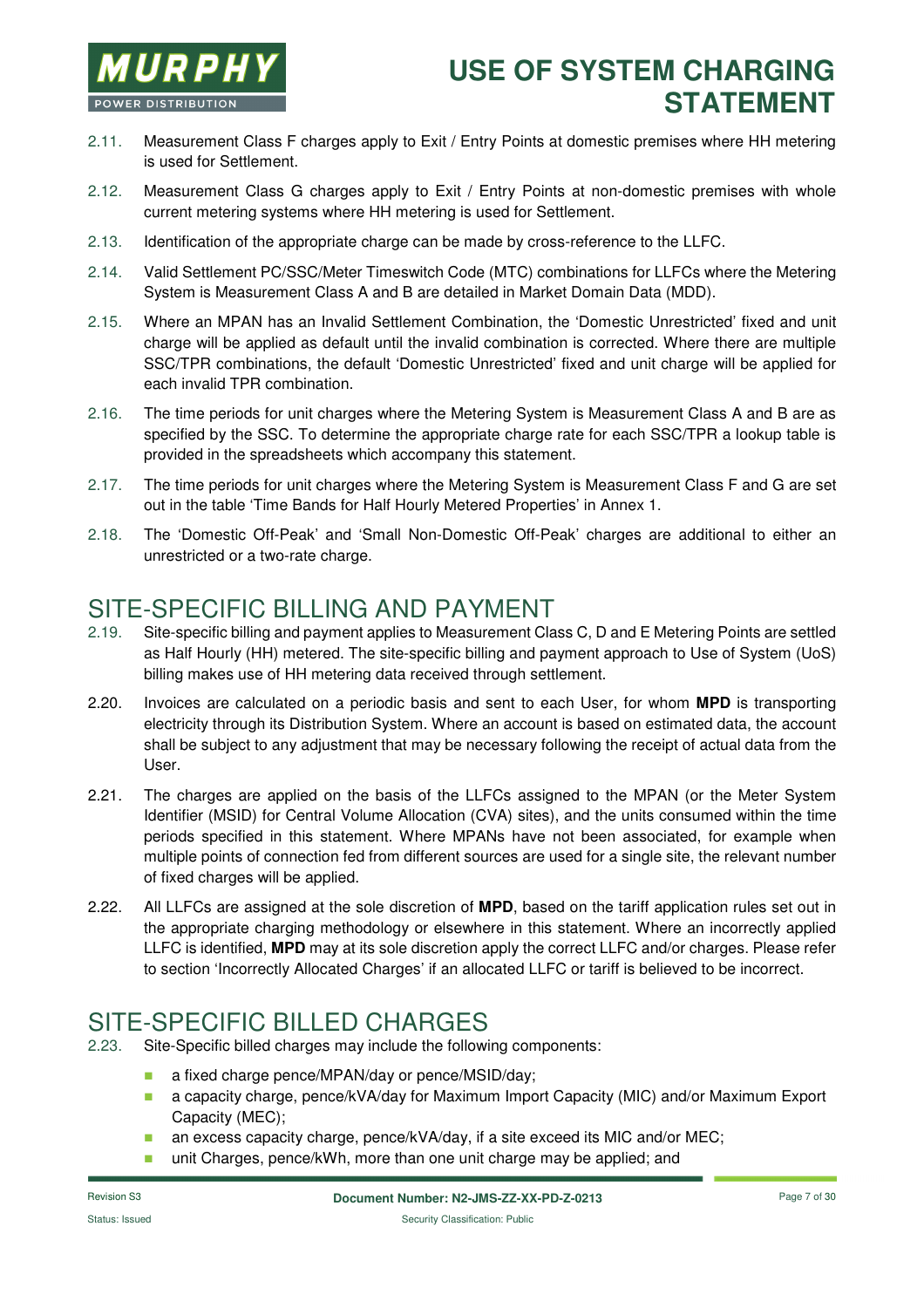

- **a** an excess reactive power charge, pence/kVArh, for each unit in excess of the reactive charge threshold.
- 2.24. Users who wish to supply electricity to Customers whose Metering System is Measurement Class C, D or E or is settled via CVA will be allocated the relevant charge structure dependent upon the voltage and location of the metering point.
- 2.25. Measurement Class C, E or CVA charges apply to Exit/Entry points where HH metering, or an equivalent meter, is used for Settlement purposes, for non-domestic sites that have Current Transformer (CT) metering.
- 2.26. Measurement Class D charges apply to Exit/entry points deemed to be suitable as Unmetered Supplies as permitted in the Electricity (Unmetered Supply) Regulations 2001<sup>5</sup> and where operated in accordance with BSC Procedure 520<sup>6</sup>.
- 2.27. Fixed charges are generally levied on a pence per MPAN or pence per MSID basis. Where two or more HH MPANs/MSIDs are located at the same point of connection (as identified in the connection agreement), with the same LLFC, and registered to the same Supplier, only one daily fixed charge will be applied.
- 2.28. LV & HV Designated Properties will be charged in accordance with the CDCM and allocated the relevant charge structure set out in Annex 1.
- 2.29. LV and HV Designated Properties which utilise a combination of Intermittent or Non-Intermittent generation technologies metered through a single MPAN/MSID will be allocated the Non-Intermittent generation tariff unless the combined installed capacity, as evidence in ratings contained in the Connection Agreement, for Intermittent generation technologies is higher than the combined installed capacity for Non-Intermittent generation technologies, in which case the Intermittent generation tariff will be allocated.
- 2.30. Designated EHV Properties will be charged in accordance with the EHV Distribution Charging Methodology (EDCM) and allocated the relevant charge structure set out in Annex 2. For clarity, **MPD** does not currently have any Designated EHV properties.
- 2.31. Where LV and HV Designated Properties or Designated EHV Properties have more than one point of connection (as identified in the Connection Agreement) then separate charges will be applied to each point of connection.
- 2.32. Due to the seasonal nature of charges for Unmetered Supplies, changes between Measurement Classes B and D (or vice versa) shall not be agreed except with effect from 1st April in any charging year.

#### TIME PERIODS FOR HH METERED PROPERTIES

- 2.33. The time periods for the application of unit charges to LV and HV Designated Properties that are HH metered are detailed in Annex 1. **MPD** has not issued a notice to change the time bands.
- 2.34. The time periods for the application of unit charges to Designated EHV Properties are detailed in Annex 2. **MPD** has not issued a notice to change the time bands.

-

<sup>5</sup> The Electricity (Unmetered Supply) Regulations 2001 available from http://www.legislation.gov.uk/uksi/2001/3263/made

<sup>&</sup>lt;sup>6</sup> Balancing and Settlement Code Procedures on unmetered supplies and available from http://www.elexon.co.uk/pages/bscps.aspx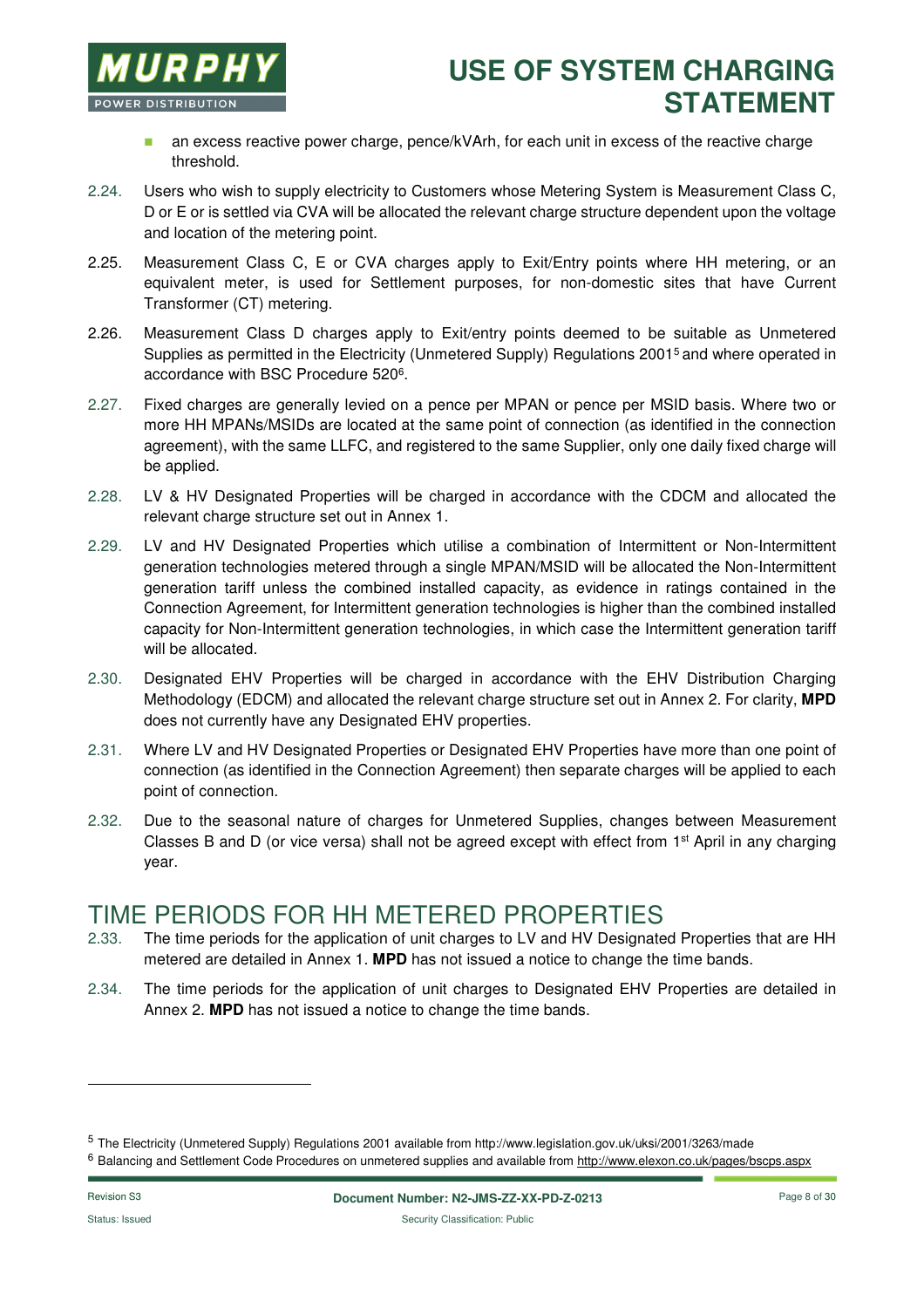

#### TIME PERIODS FOR PSEUDO HH UNMETERED PROPERTIES

2.35. The time periods for the application of unit charges to connections that are Pseudo HH Metered are detailed in Annex 1. **MPD** has not issued a notice to change the time bands.

#### APPLICATION OF CAPACITY CHARGES

2.36. The following sections explain the application of Capacity Charges and Exceeded Capacity Charges.

### CHARGEABLE CAPACITY

- 2.37. The Chargeable Capacity is, for each billing period, the highest of the MIC/MEC as detailed below.
- 2.38. The MIC/MEC will be agreed with **MPD** at the time of connection or pursuant to a later change in requirements. Following such an agreement (be it at the time of connection or later) no reduction in MIC/MEC will be allowed for a period of one year (12 months).
- 2.39. Reductions to the MIC/MEC may only be permitted once in a 12 month period and no retrospective changes will be allowed. Where MIC/MEC is reduced the new lower level will be agreed with reference to the level of the Customer's maximum demand. The new MIC/MEC will be applied from the start of the next billing period after the date that the request was received. It should be noted that where a new lower level is agreed, the original capacity may not be available in the future without the need for network reinforcement and associated charges.
- 2.40. In the absence of an agreement the chargeable capacity, save for error or omission, will be based on the last MIC and/or MEC previously agreed by the distributor for the relevant premises' connection. A Customer can seek to agree or vary the MIC and/or MEC by contacting **MPD** using contact details noted within this statement.

#### EXCEEDED CAPACITY

2.41. Where a customer takes additional unauthorised capacity over and above the MIC/MEC, the excess will be classed as Exceeded Capacity. The exceeded portion of the capacity will be charged at the excess capacity charge p/kVA/day rate, based on the difference between the MIC/MEC and the actual capacity used. This will be charged for the full duration of the month in which the breach occurs.

### DEMAND EXCEEDED CAPACITY

Demand exceeded capacity =  $max(2 \times \sqrt{Al^2 + max(RI, RE)^2})$  - MIC, 0)

Where:

AI = Active Import (kWh)

RI = Reactive Import (kVArh)

RE = Reactive Export (kVArh)

MIC = Maximum Import Capacity (kVA)

2.42. Only reactive import and reactive export values occurring at times of active import are used in the calculation. Where data from two or more MPAN's is aggregated for billing purposes the HH consumption values are submitted prior to the calculation above. For sites which are importing and exporting in the same HH, i.e. where active import is not equal to zero and active export is not equal to zero, use zero for reactive import and reactive export when calculating capacity taken.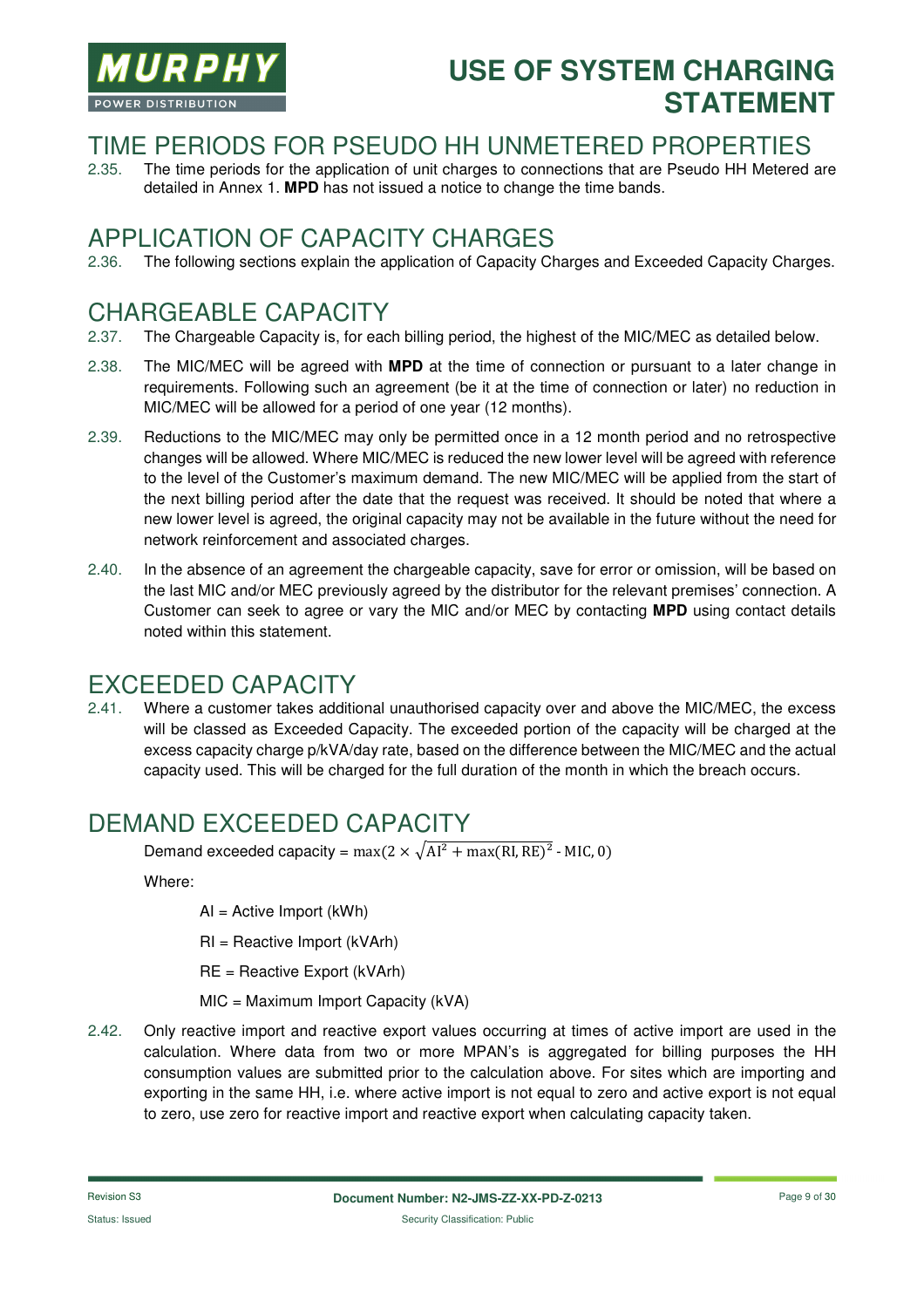

2.43. This calculation is completed for every half hour and the maximum value from the billing period is applied.

#### GENERATION EXCEEDED CAPACITY

Generation exceeded capacity =  $max(2 \times \sqrt{AE^2 + max(RI, RE)^2}$  - MEC, 0)

Where:

AE = Active Export (kWh)

RI = Reactive Import (kVArh)

RE = Reactive Export (kVArh)

MEC = Maximum Export Capacity (kVA)

- 2.44. Only reactive import and reactive export values occurring at times of active export are used in the calculation. Where data for two or more MPAN's is aggregated for billing purposes the HH consumption values occurring at times of KWh export are summated prior to the calculation above. For sites which are importing and exporting in the same HH, i.e. where the active import is not equal to zero and active export is not equal to zero, use zero for reactive import and reactive export when calculating capacity taken.
- 2.45. This calculation is completed for every half hour and maximum value from the billing period is applied.

# STANDBY CAPACITY FOR ADDITIONAL SECURITY ON SITE

2.46. Where standby capacity charges are applied, the charge will be set at the same rate as that applied to normal MIC. Where, at a customer's request, for additional security of supplies requiring sterilisation of capacity at two different sources of supply, we reserve the right to charge for the capacity held at each source.

#### MINIMUM CAPACITY LEVELS

2.47. There is no minimum capacity threshold.

### APPLICATION OF CHARGES FOR EXCESS REACTIVE POWER

- 2.48. Where an individual HH metered MPAN's reactive power (measured in kVArh) at LV and HV Designated Properties exceeds 33% of total active power (measured in kWh), excess reactive power charges will apply. This threshold is equivalent to an average power factor of 0.95 during the period. Any reactive units in excess of the 33% threshold are charged at the rate appropriate to the particular charge.
- 2.49. Power Factor is calculated as follows:

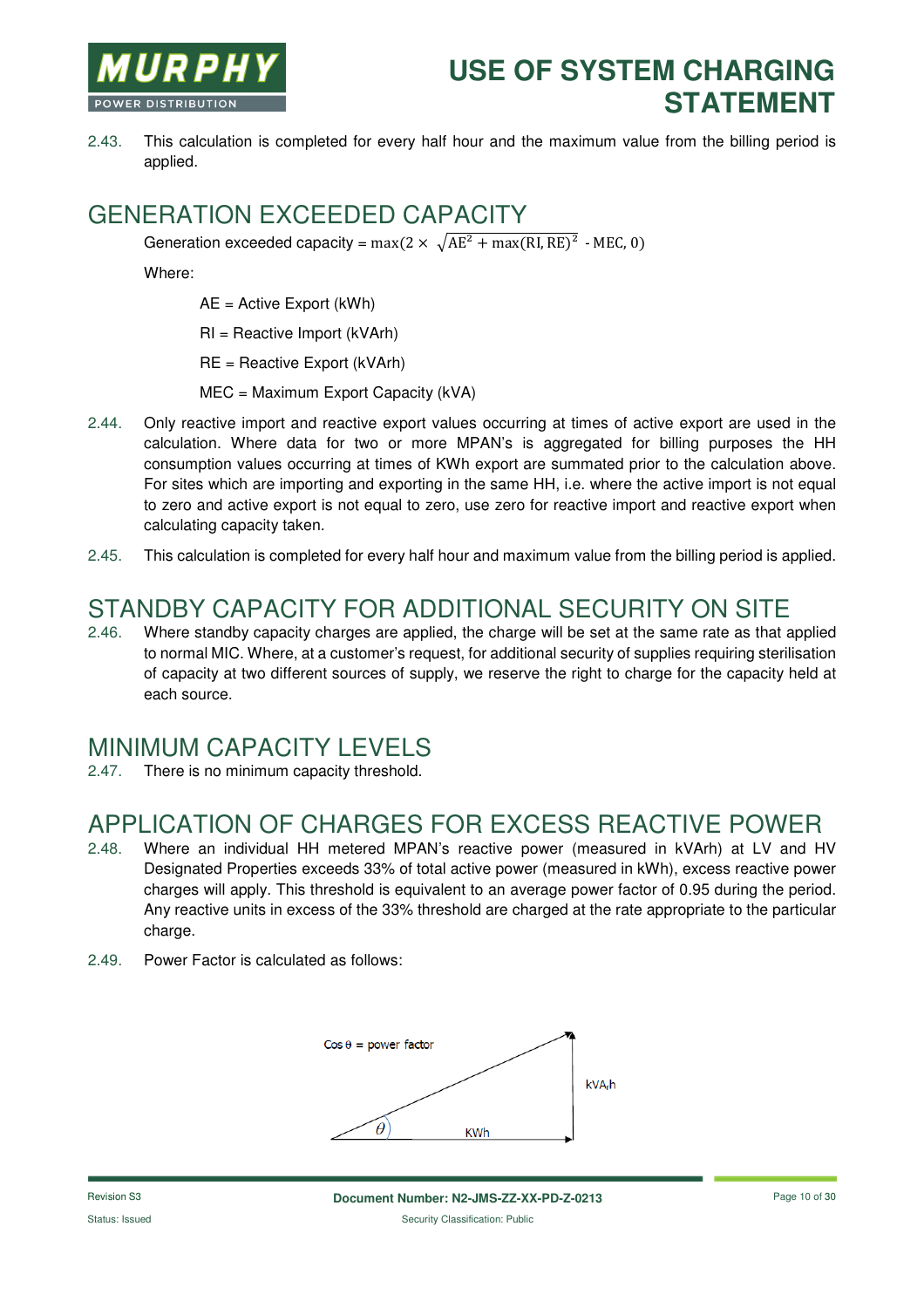

2.50. The chargeable Reactive Power is calculated as follows:

# DEMAND CHARGEABLE REACTIVE POWER

Demand chargeable kVArh = max  $\left(\text{max}(RI,RE) - \left(\sqrt{\left(\frac{1}{0.95^2} - 1\right)} \times AI\right)0\right)$ 

Where:

AI = Active Import (kWh)

RI = Reactive Import (kVArh)

RE = Reactive Export (kVArh)

- 2.51. Only reactive import and reactive export values occurring at times of active import are used in the calculation. Where data for two or more MPANs is aggregated for billing purposes the HH consumption values are summated prior to the calculation above. For sites which are importing and exporting in the same HH i.e. where active import is not equal to zero and active export is not equal to zero, no calculation for the HH is made and the result for that HH would be zero.
- 2.52. The square root calculation will be to two decimal places.
- 2.53. This calculation is completed for every half hour and the values summated over the billing period.

### GENERATION CHARGEABLE REACTIVE POWER

$$
Generation chargeable KVArh = max \left( max(RI, RE) - \left( \sqrt{\frac{1}{0.95^2} - 1} \right) \times AE \right) .0
$$

Where:

AE = Active Export (kWh)

RI = Reactive Import (kVArh)

- RE = Reactive Export (kVArh)
- 2.54. Only reactive import and reactive export values occurring at times of active export are used in the calculation. Where data for two or more MPANs is aggregated for billing purposes the HH consumption values are summated prior to the calculation above. For sites which are importing and exporting in the same HH i.e. where active import is not equal to zero and active export is not equal to zero, no calculation for that HH is made and the result for that HH would be zero.
- 2.55. The square root calculation will be to two decimal places.
- 2.56. This calculation is completed for every half hour and the values summated over the billing period.

#### INCORRECTLY ALLOCATED CHARGES

2.57. It is our responsibility to apply the correct charges to each MPAN/MSID. The allocation of charges is based on the voltage of connection, import/export details, metering information and for some tariffs, the metering location. Where an MAPN/MSID is used for export purposes, the type of generation (Intermittent or Non-Intermittent) also determines the allocation of charges.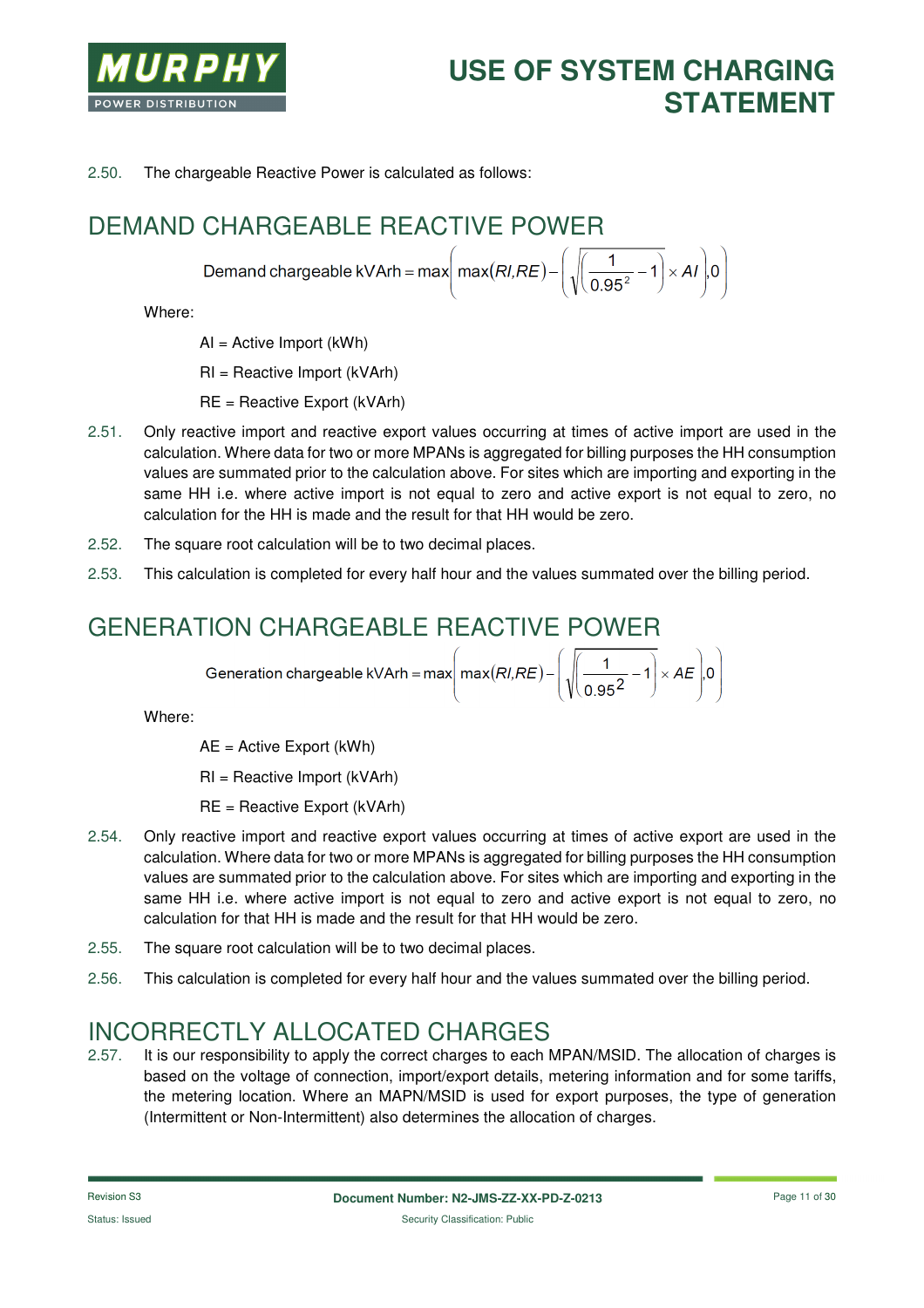

- 2.58. We are responsible for deciding the voltage of connection. Generally, this is determined by where the metering is located and where responsibility for the electrical equipment transfers from us to the connected Customer. This is normally established when the MPAN/MSID is created and will include information about whether the MPAN/MSID is for import or export purposes. Where an MPAN/MSID is used for export purposes the type of generation (intermittent or non-intermittent) will also be determined.
- 2.59. The Supplier determines, and provides us with metering information and data. This enables us to allocate the charges where there is more than one charge per voltage level. This metering information and data is likely to change over time if, for example, a Supplier changes from a two rate meter to a single rate meter. When we are notified this has happened we will change the allocation of charges accordingly.
- 2.60. Where it has been identified that a charge is likely to be incorrectly allocated due to the wrong voltage of connection (or import/export details or metering location), then a correction request to investigate the applicable charges should be made to us. Requests from persons other than the Customer or the current Supplier must be accompanied by a Letter of Authority from the Customer; the current Supplier must also acknowledge that they are aware that a request has been made. Any request must be supported by an explanation of why it is believed that the current charge is wrongly applied along with supporting information, including, where appropriate photographs of metering positions or system diagrams. Any request to correct the current charge that also includes a request to backdate the correction must include justification as to why it is considered appropriate to backdate the change.
- 2.61. If it has been identified that a charge has been incorrectly allocated due to the metering information and/or data, then a correction request should be made to the Supplier.
- 2.62. An administration charge (covering our reasonable costs) may be made if a technical assessment or site visit is required, but we will not apply any charge where we agree to the change request.
- 2.63. Where we agree that an MPAN/MSID/LLFC/charge has been assigned to the wrong voltage level then we will correct it by allocating the correct set of charges for that voltage level. Any adjustment for incorrectly applied charges will be as follows:
	- **Any credit or additional charge will be issued to the Supplier(s) who were effective during the** period of the change.
	- The correction will be applied from the date of the request, back to the date of the incorrect allocation or, up to the maximum period specified by: the Limitation Act (1980), in England and Wales, which covers a six year period; or, the Prescription and Limitation (Scotland) Act 1973, which covers a five year period; whichever is the shorter.
- 2.64. Should we reject the request a justification will be provided to the requesting Party.
- 2.65. We shall not unreasonably withhold or delay any agreement to correct the charges applied and would expect to reach agreement within three months from the date of request.

# GENERATION CHARGES FOR PRE-2005 DESIGNATED EHV **PROPERTIES**

- 2.66. Designated EHV Properties that were connected to the distribution system under a pre-2005 connection charging policy are eligible for exemption from UoS charges for generation unless one of the following criteria has been met:
	- 25 years have passed since their first energisation/connection date (i.e. Designated EHV Properties with connection agreements dated prior to 1st April 2005, and for which 25 years has passed since their first energisation/connection date will receive Use of System Charges for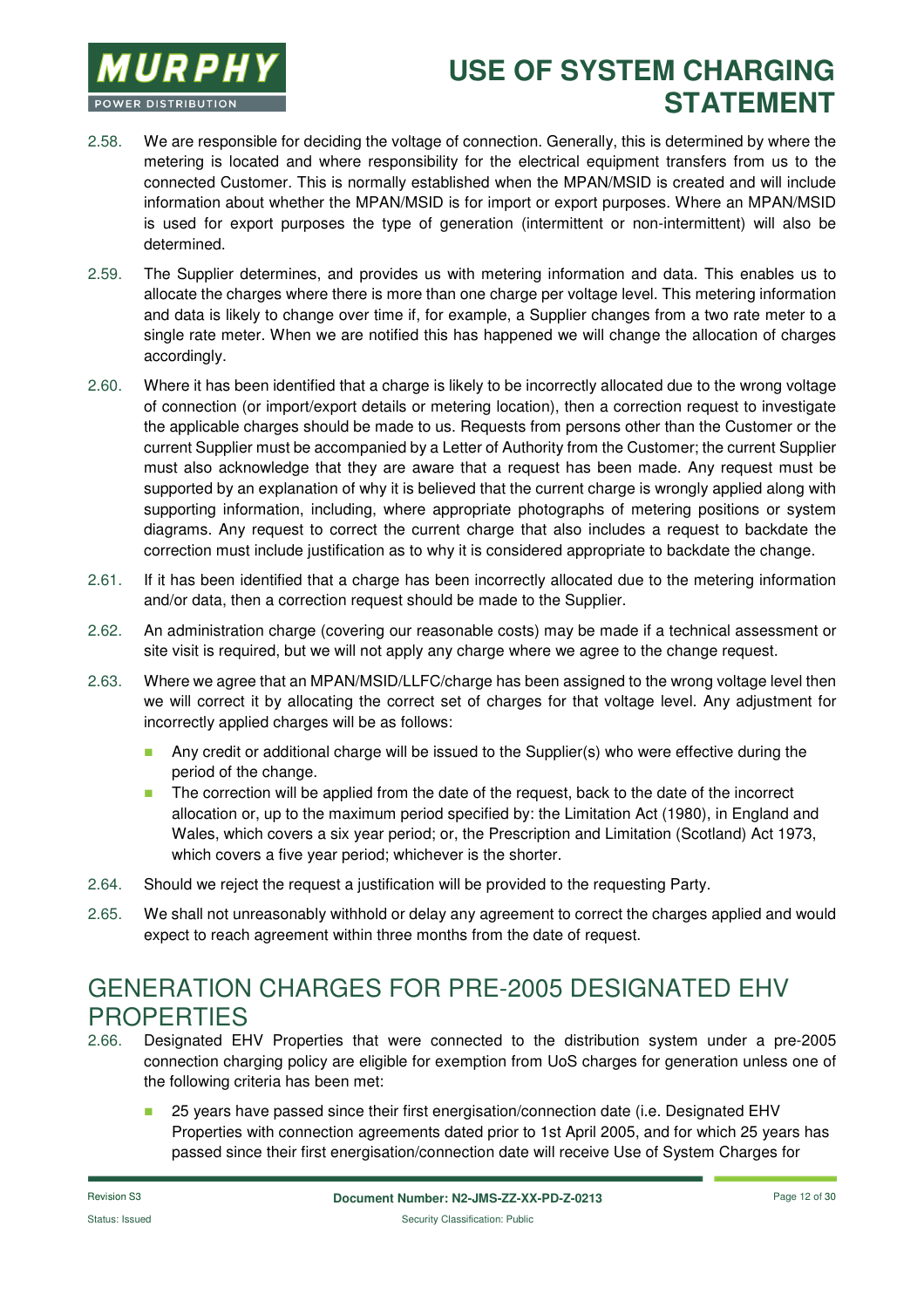

generation from the next charging year following the expiry of their 25 years exemption, (starting 1st April), or

**the person responsible for the Designated EHV Property has provided notice to us that they wish** to opt in to UoS charges for generation.

If a notice to opt in has been provided there will be no further opportunity to opt out.

2.67. Furthermore, if an exempt customer makes an alteration to its export requirement then the customer may be eligible to be charged for the additional capacity required or energy imported or exported. For example, where a generator increases its export capacity the incremental increase in export capacity will attract UoS charges as with other non-exempt generators.

#### PROVISION OF BILLING DATA

- 2.68. Where HH metering data is required for UoS charging and this is not provided in accordance with the Balancing and Settlement Code (BSC) or the Distribution Connection and Use of System Agreement (DCUSA), such metering data shall be provided to us by the User of the system in respect of each calendar month within five working days of the end of that calendar month.
- 2.69. The metering data shall identify the amount consumed and/or produced energy in each half hour of each day and shall separately identify active and reactive import and export. Metering data provided to us shall be consistent with that received through the metering equipment installed.
- 2.70. Metering data shall be provided in an electronic format specified by us from time to time and, in the absence of such specification, metering data shall be provided in a comma-separated text file in the format of Master Registration Agreement (MRA) data flow D0036 (as agreed with us). The data shall be emailed to powerdistribution@murphygroup.co.uk, or sent via the Data Transfer Network (DTN).
- 2.71. We require details of reactive power imported or exported to be provided for all Measurement Class C (mandatory HH metered) sites and for Measurement Class E (elective HH metered sites). It is also required for CVA sites and Exempt Distribution Network boundaries with difference metering. **MPD** reserves the right to levy a charge on Users who fail to provide such reactive data. In order to estimate missing reactive data, a Power Factor of 0.9 lag will be applied to the active consumption in any half hour.

# OUT OF AREA USE OF SYSTEM CHARGES

**MPD** does not have Distribution Services Area.

#### LICENSED DISTRIBUTOR NETWORK OPERATOR CHARGES

- 2.73. Licensed Distribution Network Operator (LDNO) charges are applied to LDNOs who operate Embedded Networks within **MPD** Networks.
- 2.74. The charge structure for LV and HV Designated Properties embedded in Networks operated by LDNOs will mirror the structure of the 'all-the-way' charge and is dependent upon the voltage of connection of each Embedded Network to the **MPD** Network. The same charge elements will apply as those that match the LDNO's end customer Charges. The relevant charge structures are set out in Annex 4.
- 2.75. Where a NHH metered MPAN has an Invalid Settlement combination, the 'LDNO HV: Domestic Unrestricted' fixed and unit charges will be applied as default until the invalid combination is corrected. Where there are multiple SSC/TPR combinations, the default 'LDNO HV: Domestic Unrestricted' fixed and unit charge will be applied for each invalid TPR combination.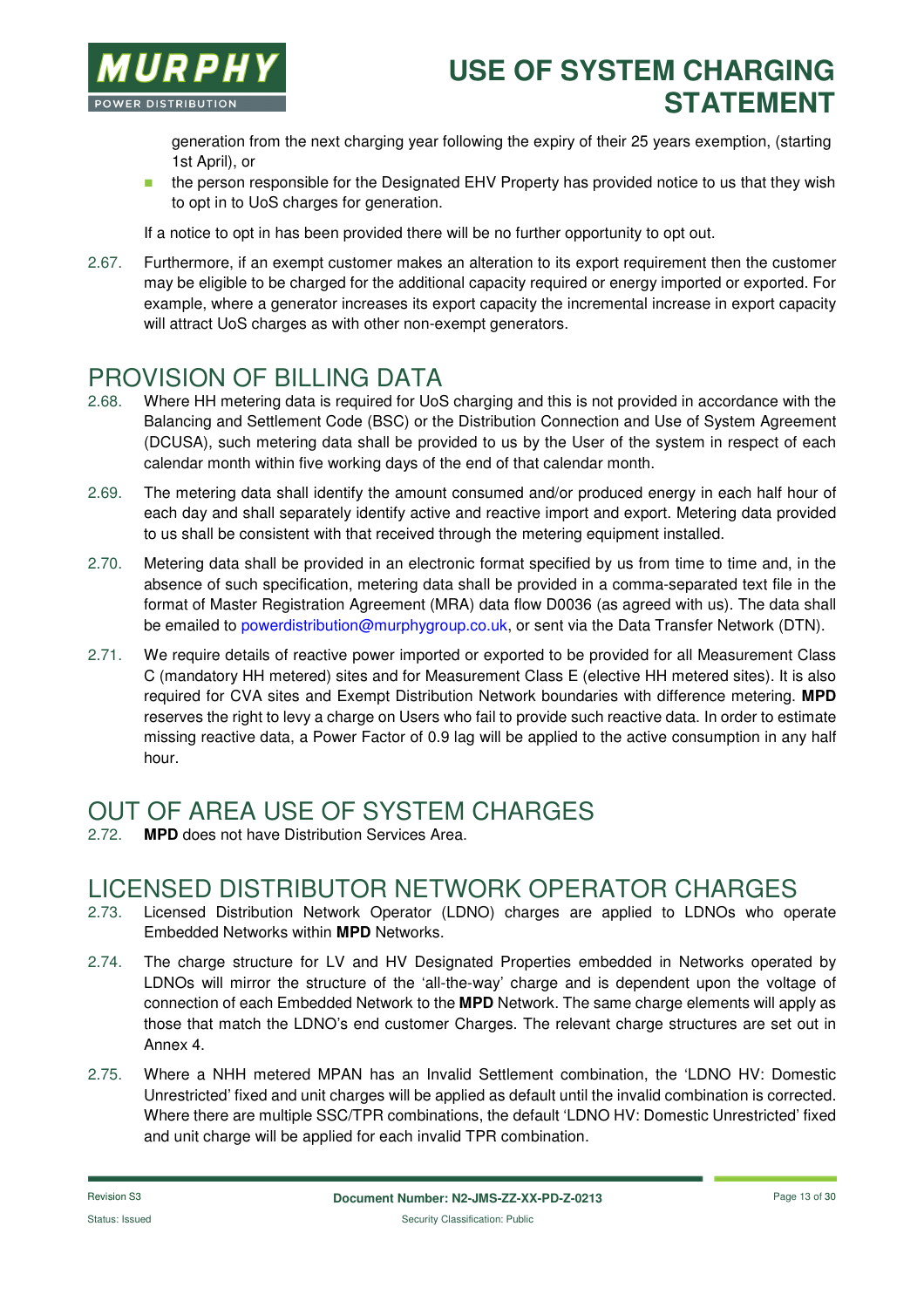

- 2.76. The charge structure for Designated EHV Properties embedded in Networks operated by LDNOs will be calculated individually using the EDCM. The relevant charge structures are set out in Annex 2.
- 2.77. For Nested Networks the relevant charging principles set out in DCUSA Schedule 21 will apply.

#### LICENCE EXEMPT DISTRIBUTION NETWORKS

- 2.78. The Electricity and Gas (Internal Market) Regulations 2011<sup>7</sup> introduced new obligations on owners of licence exempt distribution networks (sometimes called private networks) including a duty to facilitate access to electricity and gas Suppliers for Customers within those networks.
- 2.79. When Customers (both domestic and commercial) are located within a licence exempt distribution network and require the ability to choose their own Supplier, this is called 'third party access'. These embedded customers will require an MPAN so that they can have their electricity supplied by a Supplier of their choice.
- 2.80. Licence exempt distribution networks owners can provide third party access using either full Settlement metering or the difference metering approach.

### FULL SETTLEMENT METERING

- 2.81. This is where a licence exempt distribution network is set up so that each embedded installation has an MPAN and Metering System and therefore all customers purchase electricity from their chosen Supplier. In this case there are no Settlement Metering Systems at the boundary between the licensed Distribution System and the exempt distribution network.
- 2.82. In this approach our UoS charges will be applied to each MPAN.

#### DIFFERENCE METERING

- 2.83. This is where one or more, but not all, Customers on a licence exempt distribution network choose their own Supplier for electricity supply to their premise. Under this approach the customers requiring third party access on the exempt distribution network will have their own MPAN and must have a HH Metering System.
- 2.84. Unless agreed otherwise, our UoS charges will be applied using gross settlement/net settlement or both.

### GROSS SETTLEMENT

- 2.85. Where one of **MPD** MPANs (prefixed '34') is embedded within a Licence Exempt Distribution Network connected to our Distribution System, and difference metering is in place for Settlement purposes and we receive gross measurement data for the boundary MPAN, we will continue to charge the boundary MPAN Supplier for use of our Distribution System. No charges will be levied by us directly to the Customer or Supplier of the embedded MPAN(s) connected within the licence exempt distribution network.
- 2.86. We require that gross metered data for the boundary of the connection is provided to us. Until a new industry data flow is introduced for the sending of such gross data, gross metered data shall:
	- **be provided in a text file in the format of the D0036 MRA data flow**

l

<sup>7</sup> The Electricity and Gas (Internal Market) Regulations 2011 available from http://www.legislation.gov.uk/uksi/2011/2704/contents/made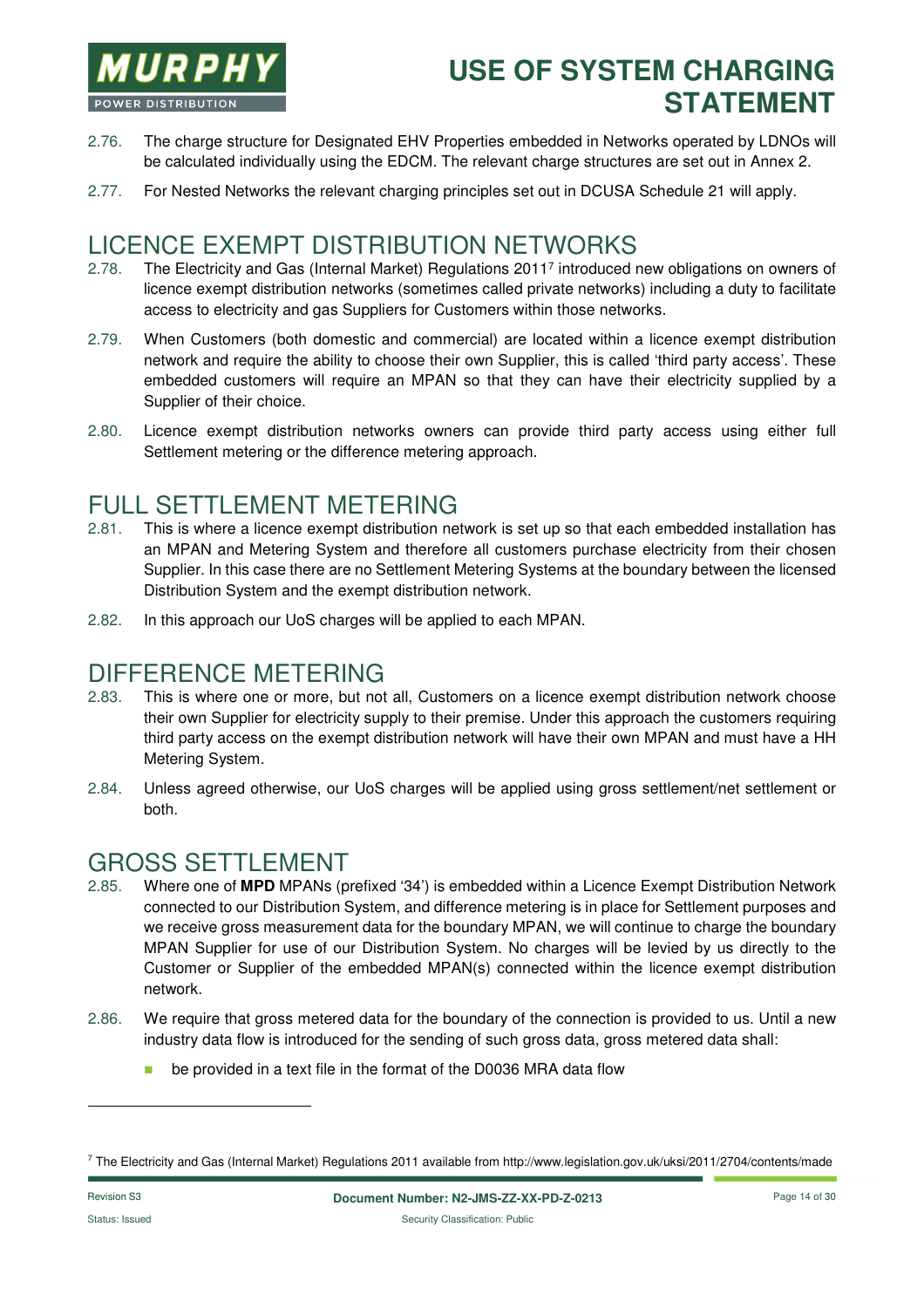

- $\blacksquare$  the text file shall be emailed to powerdistribution@murphygroup.co.uk
- **the title of the email should also contain the phrase "gross data for difference metered private** network"
- **the text file and the title of the email shall contain the metering reference specified by us in place** of the Settlement MPAN, i.e. a dummy alphanumeric reference to enable the relating of the gross metered data to a given boundary MPAN;
- $\blacksquare$  the text filename shall be formed of the metering reference specified by us, followed by a hyphen, and followed by a timestamp in the format YYYYMMDDHHMMSS and followed by ".txt"
- 2.87. For the avoidance of doubt, the reduced difference metered measurement data for the boundary connection that is to enter Settlement should continue to be sent using the Settlement MPAN.

#### NET SETTLEMENT

- 2.88. Where one of our MPANs (prefixed '34') is embedded within a Licence Exempt Distribution Network connected to one of our Distribution Systems, and difference metering is in place for Settlement purposes, and we do **not** receive gross measurement data for the boundary MPAN, we will charge the boundary MPAN Supplier based on the net measurement for use of our Distribution System. Charges will also be levied directly to the Supplier of the embedded MPAN(s) connected within the licence exempt distribution network based on the actual data received.
- 2.89. The charges applicable for an embedded MPAN are unit charges only. These will be the same values as those at the voltage of connection to the Licence Exempt Distribution Network and are shown in Annex 1. The fixed charge and capacity charge, at the agreed MIC/MEC of the boundary MPAN, will be charged to the boundary MPAN supplier.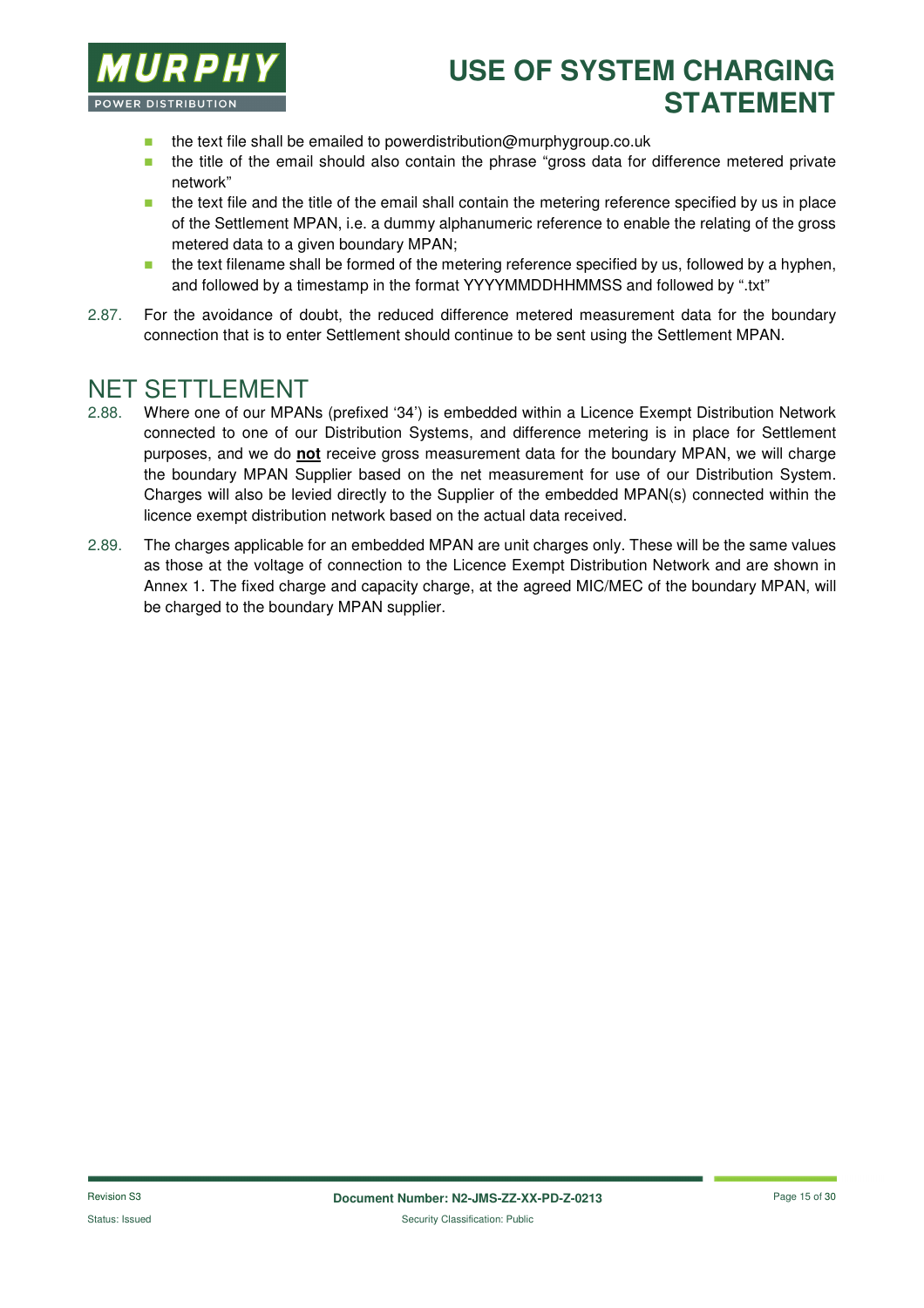

# **3.0 SCHEDULE OF CHARGES FOR USE OF THE DISTRIBUTION SYSTEM**

- 3.1. Tables listing the charges for the distribution of electricity under UoS are published in the annexes to this document.
- 3.2. These charges are also listed in a spreadsheet which is published with this statement and can be downloaded from http://www.murphypowerdistribution.co.uk
- 3.3 Annex 1 contains charges to LV and HV designated Properties.
- 3.4. Annex 2 contains the charges applied to our Designated EHV Properties and charges applied to LDNOs for Designated EHV Properties connected within their embedded Distribution System.
- 3.5. Annex 3 contains details of any preserved and additional charges that are valid at this time. Preserved charges are mapped to an appropriate charge and are closed to new Customers.
- 3.6. Annex 4 contains the charges applied to LDNOs in respect of LV and HV Designated Properties connected in their embedded Distribution System.
- 3.7. Annex 5 contains the Line Loss Factors for the losses of electricity through its distribution to the customer (see Section 4.)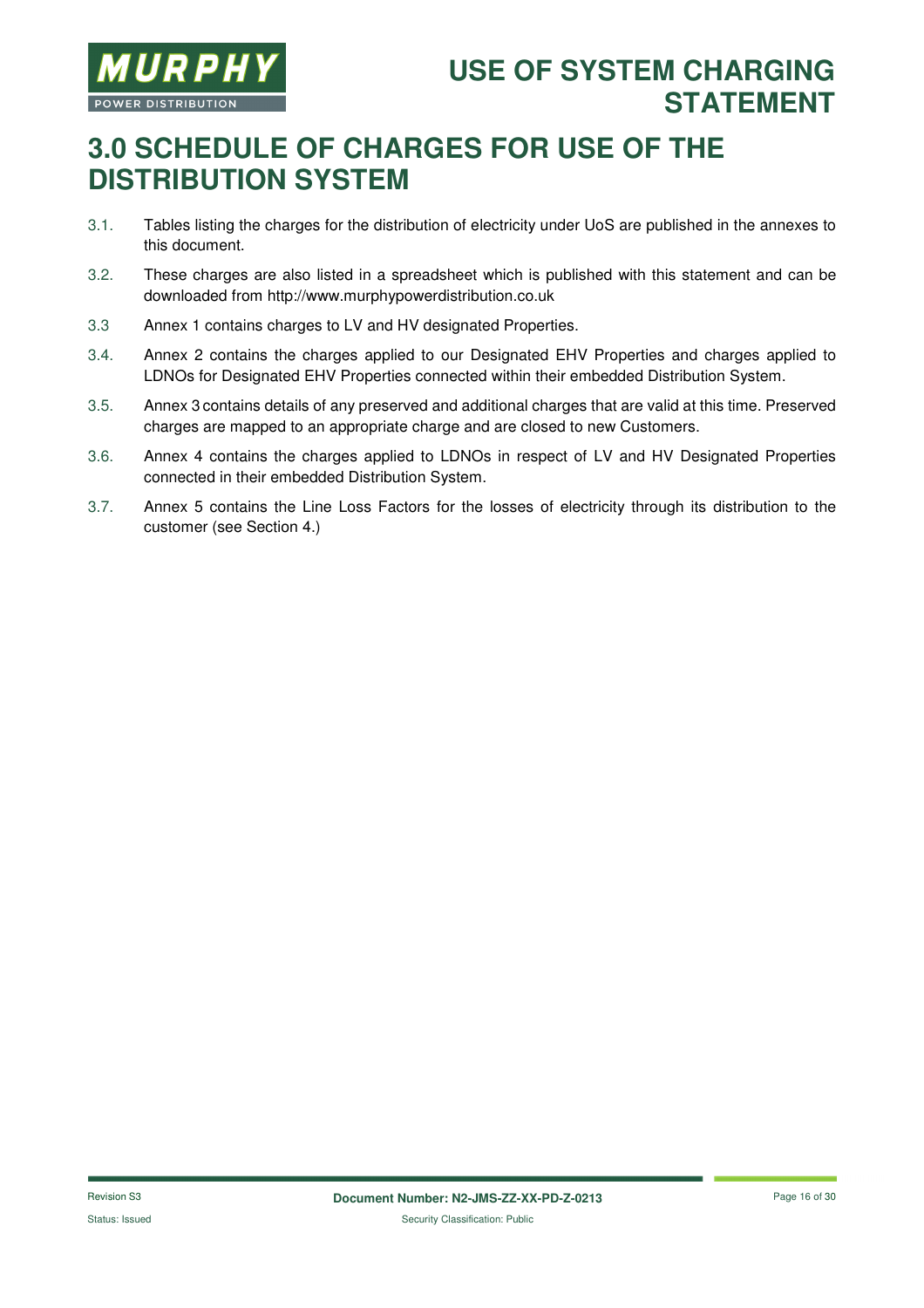

# **4.0 SCHEDULE OF LINE LOSS FACTORS**

#### ROLE OF LINE LOSS FACTORS IN THE SUPPLY OF **FI FCTRICITY**

- 4.1. Electricity entering or exiting Distribution Systems is adjusted to take account of energy that is lost<sup>8</sup> as it is distributed through the network. This adjustment does not affect distribution charges but is made to ensure the energy bought or sold by a User, from/to a Customer, accounts for energy lost as part of distributing energy to and from the User's premises.
- 4.2. We are responsible for calculating the Line Loss Factors<sup>9</sup> (LLFs) and providing these factors to Elexon Limited. Elexon Limited is the company that manages the BSC. This Code covers the governance and rules for the balancing and settlement arrangements of electricity in the UK.
- 4.3. Annex 5 provides the LLFs which must be used to adjust the Metering System volumes to take account of losses on the Distribution Network.

#### CALCULATION OF LINE LOSS FACTORS

- 4.4. LLFs are calculated in accordance with BSC Procedure (BSCP) 128. BSCP128 determines the principles by which Licenced Distribution System Operators (LDSOs) must comply with when calculating LLFs. It also defines the procedure and timetable by which LLFs are reviewed and submitted by each LDSO.
- 4.5. LLFs are calculated for a set number of time periods during the year, using a generic method or a sitespecific method. The generic method is used for sites connected at LV or HV and the site specific method is used for sites connected at EHV or where a request for site specific LLFs has been agreed. Generic LLFs will be applied to all new EHV sites until sufficient data is available for a site specific calculation.
- 4.6. The definition of EHV used for LLF purposes differs from the definition used for defining Designated EHV Properties that is used in the EDCM. The definition used for LLF purposes can be found in our LLF methodology.
- 4.7. The Elexon website (http://www.elexon.co.uk/reference/technical-operations/losses/) contains more information on LLFs. This page also has links to BSCP 128 and to our LLF methodology.

#### LINE LOSS FACTOR TIME PERIODS

4.8. LLFs are calculated for a set number of time periods during the year and are detailed in Annex 5.

#### LINE LOSS FACTOR TABLES

4.9. When using the LLF tables in Annex 5 reference should be made to the LLFC allocated to the MPAN to find the appropriate LLF.

-

<sup>&</sup>lt;sup>8</sup> Energy can be lost for technical and non-technical reasons and losses normally occur by heat dissipation through power flowing in conductors and transformers. Losses can also reduce if a customer's action reduces power flowing in the distribution network. This might happen when a customer generates electricity and the produced energy is consumed locally. <sup>9</sup> Also referred to as Line Loss Adjustment Factors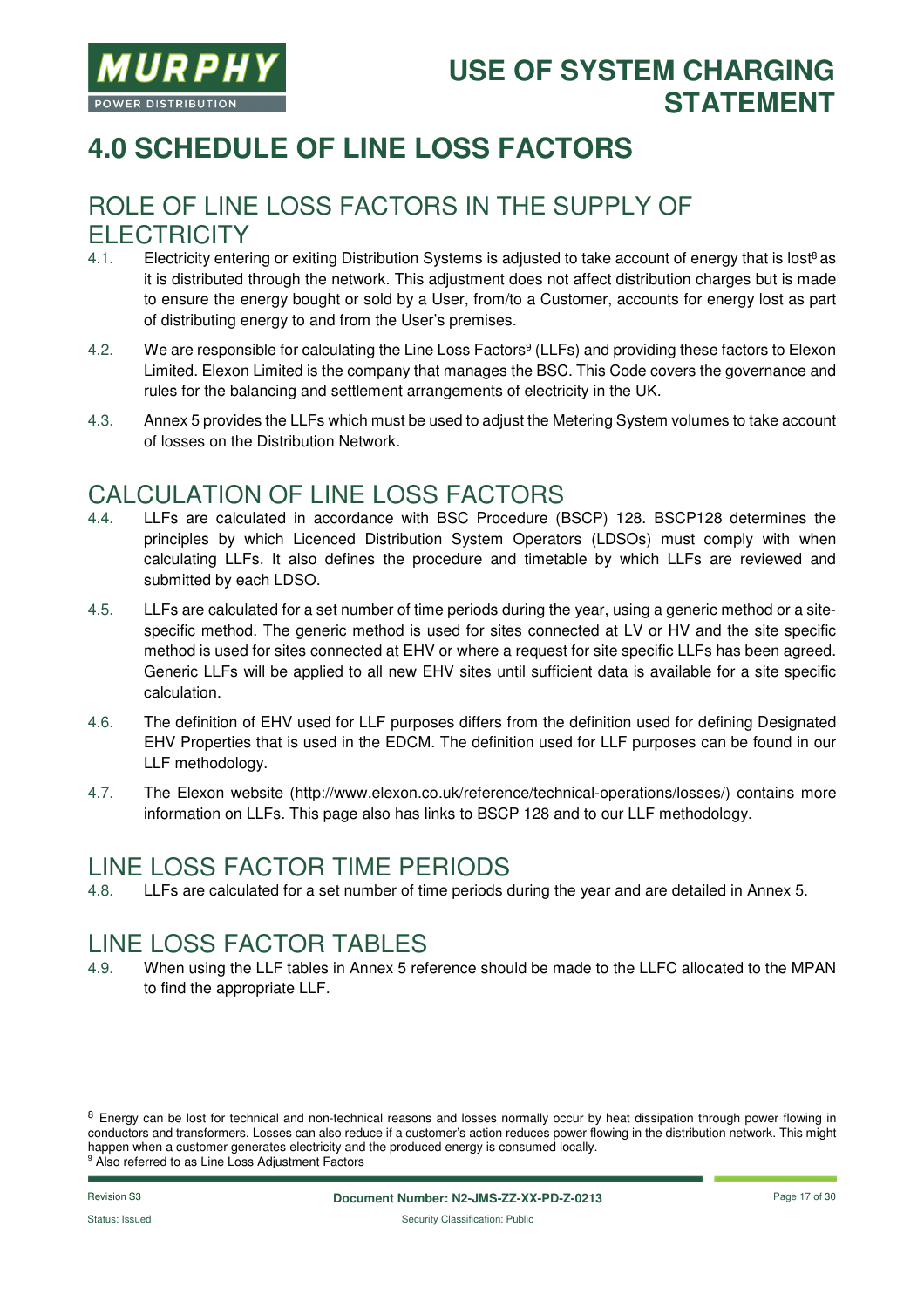

#### PUBLICATION OF LINE LOSS FACTORS

- 4.10. The LLFs used in Settlement are published on the Elexon Limited portal on their website https://www.elexonportal.co.uk and contains the LLFs in standard industry data formats (D0265) and in a summary form. A user guide with details on registering and using the portal can be downloaded from https://www.elexonportal.co.uk/userguide
- 4.11. The BSCP128 sets out the timetable by which LLFs are submitted and audited. The submission and audit occurs between September and December in the year prior to the LLFs becoming effective. Only after the completion of the audit at the end of December and with approval from the BSC are the final LLFs published.
- 4.12 Illustrative LLFs based on the latest LLFs are provided in Annex 5 of this statement. These illustrative LLFs are provided with reference to metered voltage or associated LLFC for generic LLFs and by reference to the LLFCs for site specific LLFs. Each LLF is applicable to a defined time period.
- 4.13 As this charging statement is published a complete year before the LLFs have been published it is important to note that the LLFs provided in this statement are for illustration only and may be revised during the BSCP128 process.
- 4.14 When using the tables in Annex 5, reference should be made to the LLFC allocated to the MPAN to find the appropriate values.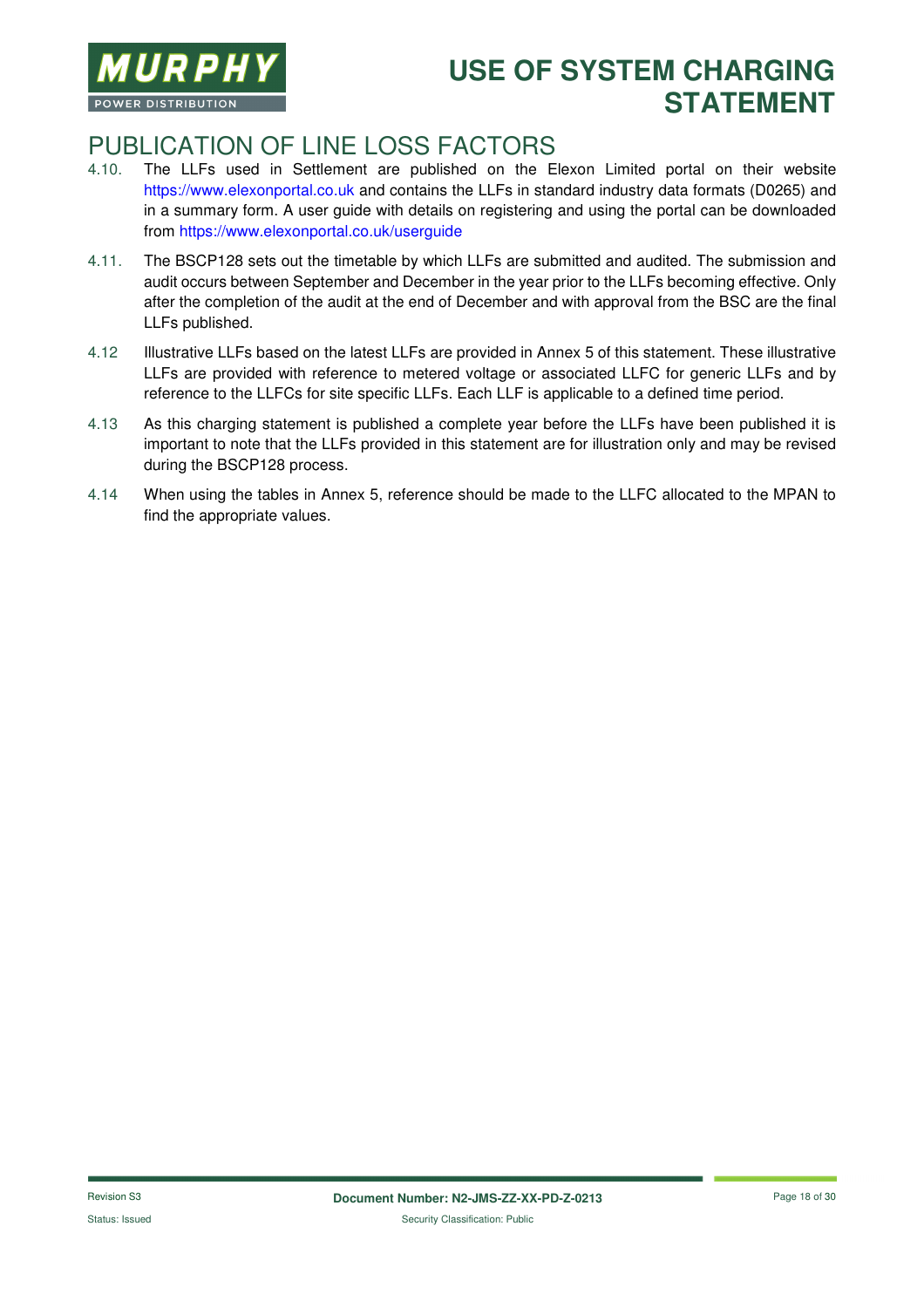

# **5.0 NOTES FOR DESIGNATED EHV PROPERTIES**

#### EDCM NETWORK GROUP COSTS

- 5.1. **MPD** does not currently have any Designated EHV Properties.
- 5.2. These are illustrative of the modelled costs at the time that this statement was last reviewed and published. A new connection will result in changes to current network utilisations, which will then form the basis of future prices; the charge determined in this statement will not necessarily be the charge in subsequent years because of the interaction between new and existing network connections and any other changes made to our Distribution System which may affect charges.

#### CHARGES FOR NEW DESIGNATED EHV PROPERTIES

- 5.3. Charges for any new Designated EHV Properties calculated after publication of the current statement will be published on our website in an addendum to that statement as and when necessary. The addendum will include charge information of the type found in Annex 2, and LLFs as found in Annex 5.
- 5.4. The form of the addendum is detailed in Annex 6 of this statement.
- 5.5. The addendum will be sent to relevant DCUSA parties (i.e. the registered Supplier) and where requested the Customer. The addendum will include charge information that under enduring circumstances would be found in Annex 2 and line loss factors that would normally be found in Annex 5.
- 5.6. The new Designated EHV Properties charges will be added to Annex 2 when this next full statement is reviewed and published.

#### CHARGES FOR AMENDED DESIGNATED EHV PROPERTIES

5.7. Where an existing Designated EHV Property is modified and energised in the charging year, we may revise the EDCM charges for the modified Designated EHV Property. If revised charges are appropriate, an addendum will be sent to relevant DCUSA parties and published as a revised 'Schedule of Charges and Other Tables' spreadsheet on our website. The modified Designated EHV Property charges will be added to Annex 2 in the next full statement released.

#### DEMAND-SIDE MANAGEMENT

5.8. Not Used

# **6.0 ELECTRICITY DISTRIBUTION REBATES**

6.1. We have neither given nor announced any DUoS rebates to Users in the 12 months preceding the date of publication of this revision of the statement.

# **7.0 ACCOUNTING AND ADMINISTRATION SERVICES**

- We reserve the right to impose payment default remedies. The remedies are as set out in DCUSA where applicable or else as detailed in the following paragraphs.
- 7.2. If any invoices that are not subject to a valid dispute remain unpaid on the due date, late payment interest (calculated at base rate plus 8%) and administration charges may be imposed.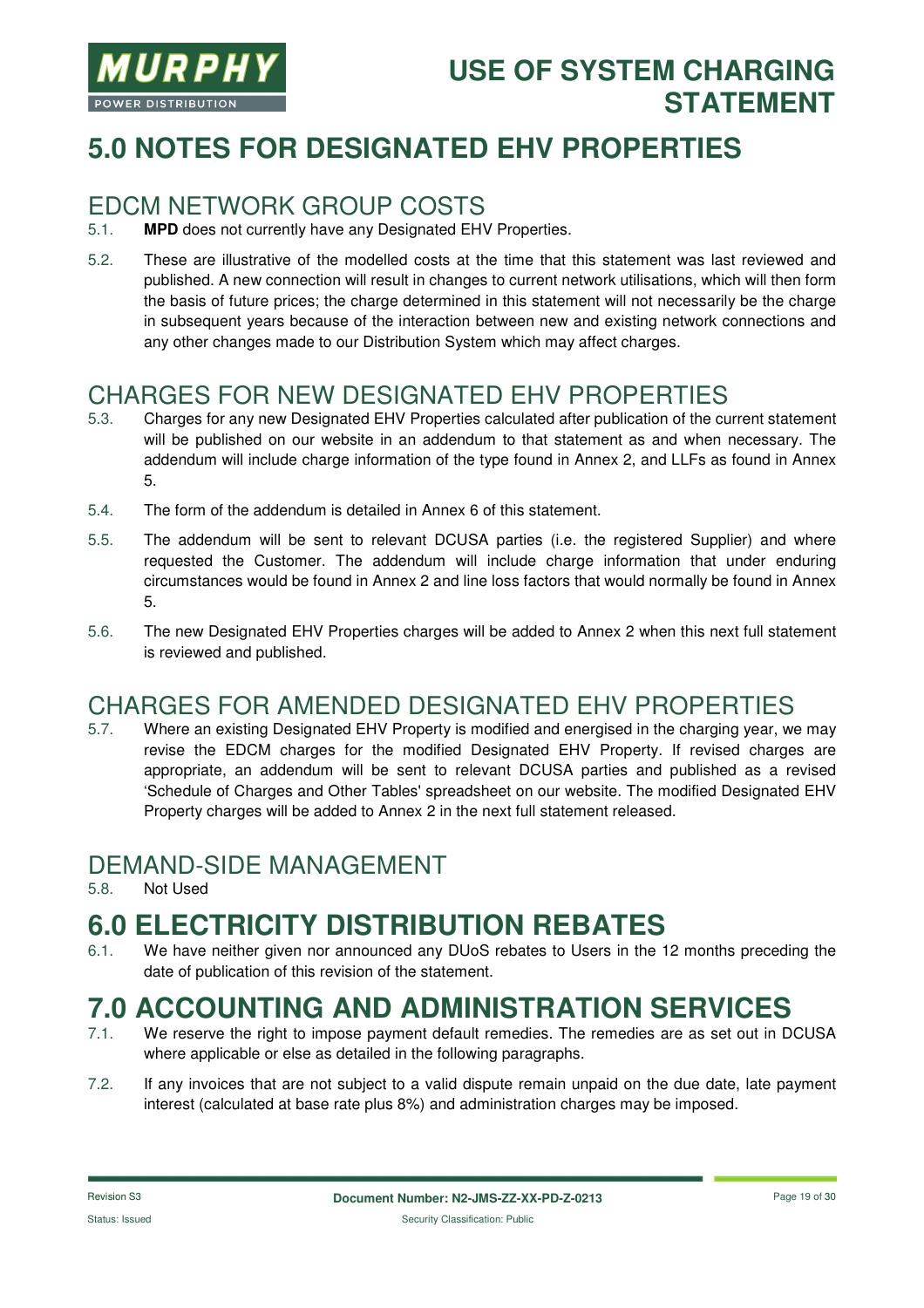

7.3. Our administration charges are detailed in the following table. These charges are set at a level which is in line with the Late Payment of Commercial Debts (Interest) Act 1998<sup>10</sup>;

| <b>Size of Unpaid Debt</b> | <b>Late Payment Fee</b> |
|----------------------------|-------------------------|
| Up to £999.99              | £40.00                  |
| £1,000 to £9,999.99        | £70.00                  |
| £10,000 or more            | £100.00                 |

# **8.0 CHARGES FOR ELECTRICAL PLANT PROVIDED ANCILLARY TO THE GRANT OF USE OF SYSTEM**

None

l

<sup>10</sup> Late Payment of Commercial Debts (Interest) Act 1998 available from https://www.legislation.gov.uk/ukpga/1998/20/contents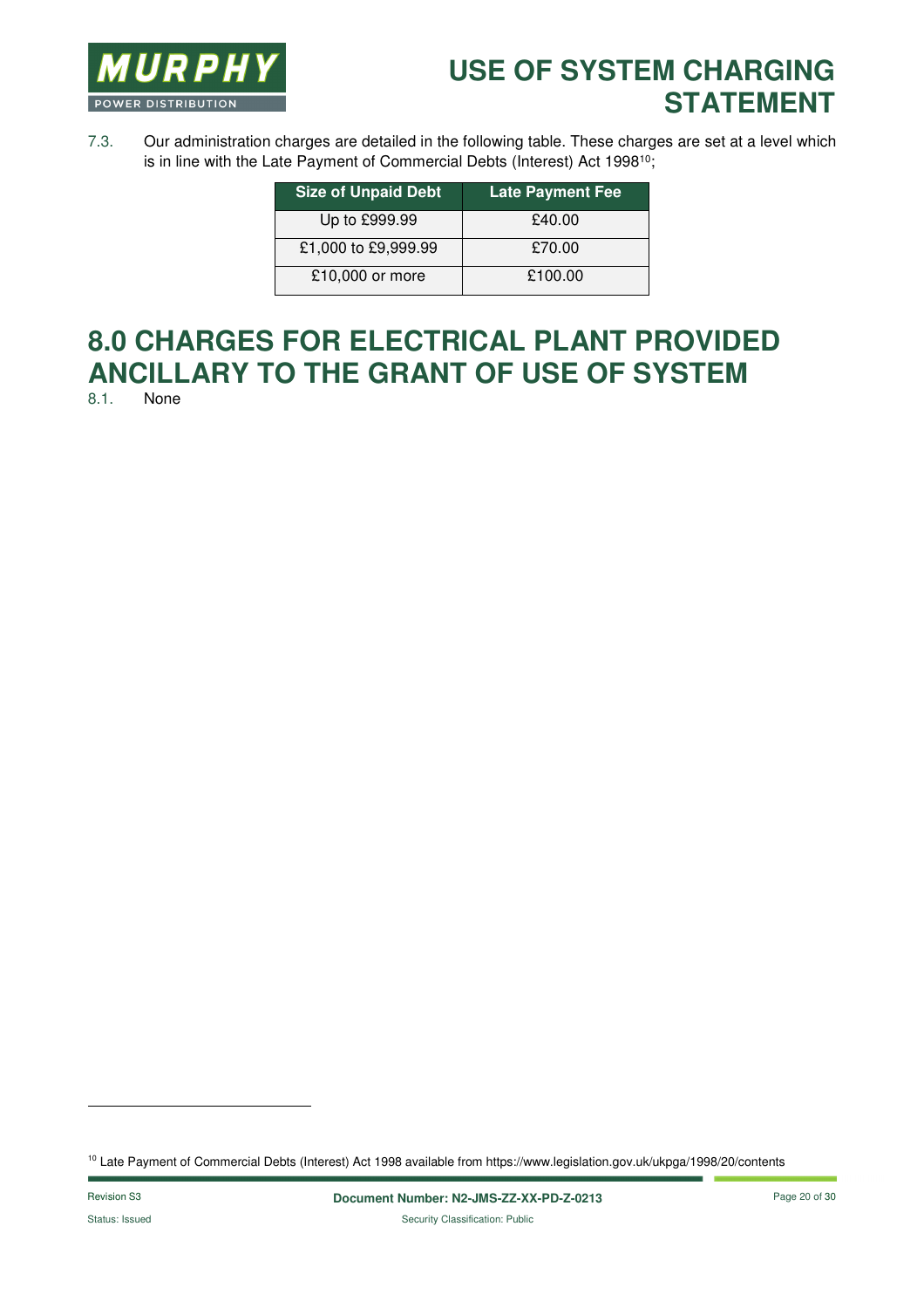

# **APPENDIX 1 – GLOSSARY**

The following definitions, which can extend to grammatical variations and cognate expressions, are included to aid understanding and do not form part of the application of charges:

| <b>Term</b>                                               |                                                                                                                                                                                                                                                                                                                                                                                     |                                             | <b>Definition</b>                                                                                                                                                                                                            |
|-----------------------------------------------------------|-------------------------------------------------------------------------------------------------------------------------------------------------------------------------------------------------------------------------------------------------------------------------------------------------------------------------------------------------------------------------------------|---------------------------------------------|------------------------------------------------------------------------------------------------------------------------------------------------------------------------------------------------------------------------------|
| All-the-way Charge                                        | a Customer.                                                                                                                                                                                                                                                                                                                                                                         |                                             | A charge that is applicable to an end user rather than an LDNO. An end<br>user in this context is a Supplier/User who has a registered MPAN or<br>MSID and is using the Distribution System to transport energy on behalf of |
| <b>Balancing and Settlement Code</b><br>(BSC)             | The BSC contains the governance arrangements for electricity balancing<br>and settlement in Great Britain. An overview document is available from<br>www.elexon.co.uk/ELEXON Documents/trading_arrangements.pdf                                                                                                                                                                     |                                             |                                                                                                                                                                                                                              |
| <b>Common Distribution Charging</b><br>Methodology (CDCM) | The CDCM used for calculating charges to Designated Properties as<br>required by standard licence condition 13A of the Electricity Distribution<br>Licence.                                                                                                                                                                                                                         |                                             |                                                                                                                                                                                                                              |
| Central volume allocation (CVA)                           |                                                                                                                                                                                                                                                                                                                                                                                     | As defined in the BSC.                      |                                                                                                                                                                                                                              |
| Customer                                                  | A person to whom a User proposes to supply, or for the time being<br>supplies, electricity through an exit point, or from who, a User or any<br>relevant exempt supplier, is entitled to recover charges, compensation or<br>an account of profits in respect of electricity supplied through an exit point;<br>Or<br>A person from whom a User purchases, or proposes to purchase, |                                             |                                                                                                                                                                                                                              |
|                                                           |                                                                                                                                                                                                                                                                                                                                                                                     | through an exit point).                     | electricity, at an entry point (who may from time to time be supplied with<br>electricity as a Customer of that User (or another electricity supplier)                                                                       |
| <b>Designated EHV Properties</b>                          |                                                                                                                                                                                                                                                                                                                                                                                     |                                             | As defined in standard condition 13B of the Electricity Distribution Licence.                                                                                                                                                |
| <b>Designated Properties</b>                              | As defined in standard condition 13A of the Electricity Distribution Licence.                                                                                                                                                                                                                                                                                                       |                                             |                                                                                                                                                                                                                              |
| <b>Distributor IDs</b>                                    | These are unique IDs that can be used, with reference to the MPAN, to<br>identify your LDNO. The charges for other network operators can be found<br>on their website.                                                                                                                                                                                                              |                                             |                                                                                                                                                                                                                              |
|                                                           | ID                                                                                                                                                                                                                                                                                                                                                                                  | <b>Distribution Services</b><br><b>Area</b> | <b>Operator</b>                                                                                                                                                                                                              |
|                                                           | 10                                                                                                                                                                                                                                                                                                                                                                                  | <b>Eastern Power Networks</b>               | <b>UK Power Networks</b>                                                                                                                                                                                                     |
|                                                           | 11                                                                                                                                                                                                                                                                                                                                                                                  | <b>East Midlands</b>                        | <b>Western Power Distribution</b>                                                                                                                                                                                            |
|                                                           | 12                                                                                                                                                                                                                                                                                                                                                                                  | London Power Networks                       | <b>UK Power Networks</b>                                                                                                                                                                                                     |
|                                                           | 13                                                                                                                                                                                                                                                                                                                                                                                  | Merseyside and North<br>Wales               | <b>Scottish Power</b>                                                                                                                                                                                                        |
|                                                           | 14                                                                                                                                                                                                                                                                                                                                                                                  | Midlands                                    | <b>Western Power Distribution</b>                                                                                                                                                                                            |
|                                                           | 15                                                                                                                                                                                                                                                                                                                                                                                  | Northern                                    | Northern Powergrid                                                                                                                                                                                                           |
|                                                           | 16                                                                                                                                                                                                                                                                                                                                                                                  | North Western                               | <b>Electricity North West</b>                                                                                                                                                                                                |
|                                                           | 17                                                                                                                                                                                                                                                                                                                                                                                  | Scottish Hydro Electric                     | Scottish Hydro Electric Power<br>Distribution plc                                                                                                                                                                            |
|                                                           | 18                                                                                                                                                                                                                                                                                                                                                                                  | South Scotland                              | <b>Scottish Power</b>                                                                                                                                                                                                        |
|                                                           | 19                                                                                                                                                                                                                                                                                                                                                                                  | South Eastern Power<br><b>Networks</b>      | <b>UK Power Networks</b>                                                                                                                                                                                                     |
|                                                           | 20                                                                                                                                                                                                                                                                                                                                                                                  | Southern Electric                           | Southern Electric Power<br>Distribution plc                                                                                                                                                                                  |
|                                                           | 21                                                                                                                                                                                                                                                                                                                                                                                  | South Wales                                 | Western Power Distribution                                                                                                                                                                                                   |
|                                                           | 22                                                                                                                                                                                                                                                                                                                                                                                  | South Western                               | <b>Western Power Distribution</b>                                                                                                                                                                                            |
|                                                           | 23                                                                                                                                                                                                                                                                                                                                                                                  | Yorkshire                                   | Northern Powergrid                                                                                                                                                                                                           |
|                                                           | 24                                                                                                                                                                                                                                                                                                                                                                                  | All                                         | Independent Power Networks                                                                                                                                                                                                   |
|                                                           | 25                                                                                                                                                                                                                                                                                                                                                                                  | All                                         | <b>ESP Electricity</b>                                                                                                                                                                                                       |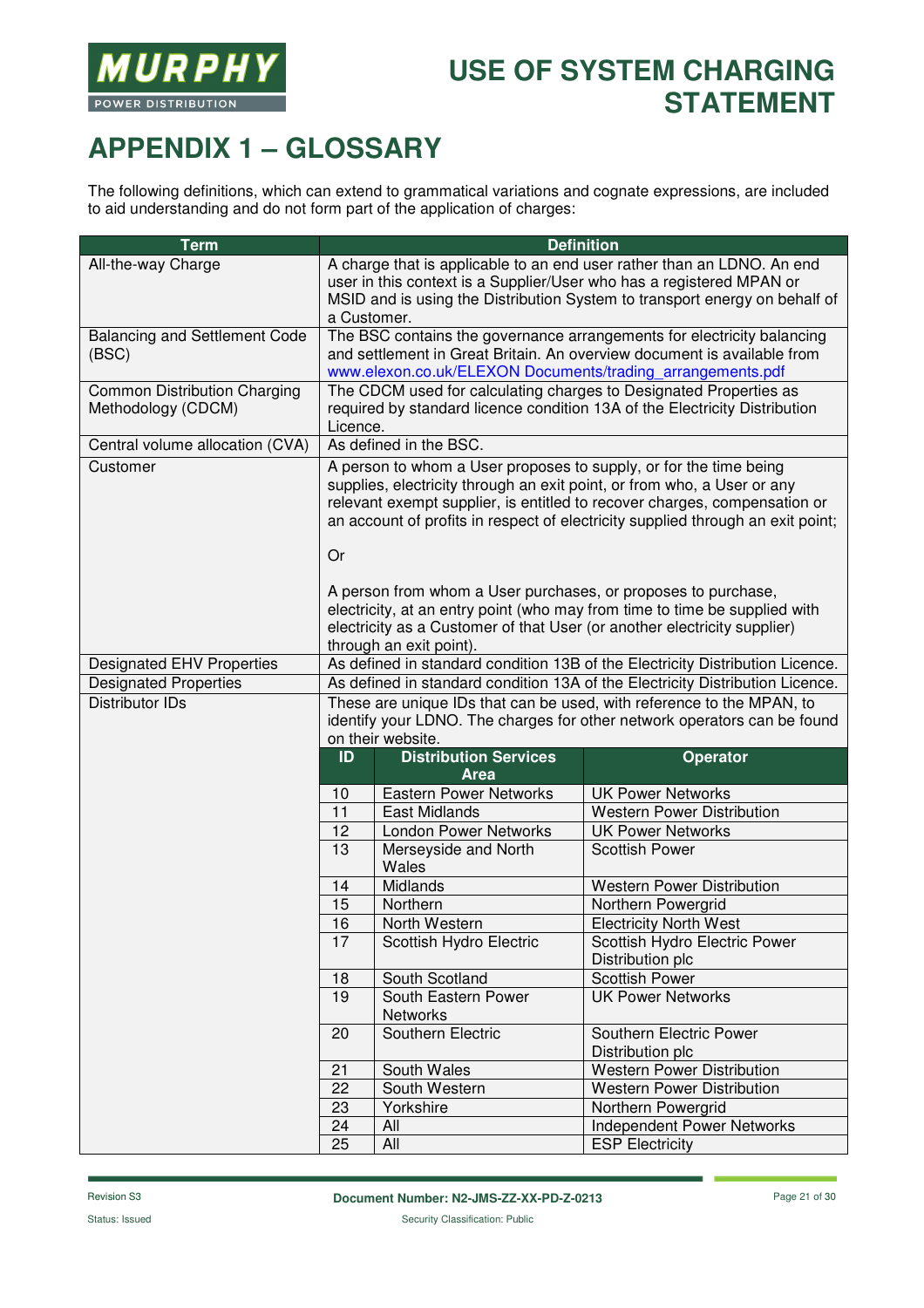

| <b>Term</b>                             | <b>Definition</b> |                                                                       |                                                                                |
|-----------------------------------------|-------------------|-----------------------------------------------------------------------|--------------------------------------------------------------------------------|
|                                         | 26                | All                                                                   | <b>Energetics Electricity Ltd</b>                                              |
|                                         | 27                | All                                                                   | The Electricity Network Company                                                |
|                                         |                   |                                                                       | Ltd                                                                            |
|                                         | 29                | All                                                                   | Harlaxton Energy Networks Ltd                                                  |
|                                         | 30                | All                                                                   | Peel Electricity Networks Ltd                                                  |
|                                         | 31                | All                                                                   | <b>UK Power Distributions Ltd</b>                                              |
|                                         | 32                | All                                                                   | Utility Distribution Networks Ltd                                              |
|                                         | 33                | All                                                                   | <b>Eclipse Power Networks Ltd</b>                                              |
|                                         | 34                | All                                                                   | Murphy Power Distribution Limited                                              |
|                                         | 35                | All                                                                   | Fulcrum Electricity Assets Limited                                             |
| Distribution Connection and             |                   |                                                                       | The DCUSA is a multi-party contract between the licensed electricity           |
| Use of System Agreement                 |                   |                                                                       | distributors, suppliers, generators and Offshore Transmission Owners of        |
| (DCUSA)                                 |                   | Great Britain.                                                        |                                                                                |
|                                         |                   |                                                                       | It is a requirement that all licensed electricity distributors and suppliers   |
|                                         |                   | become parties to the DCUSA.                                          |                                                                                |
| <b>Distribution Network Operator</b>    |                   |                                                                       | An electricity distributor that operates one of the 14 distribution services   |
| (DNO)                                   |                   |                                                                       | areas and in whose electricity distribution licence the requirements of        |
|                                         |                   | Section B of the standard conditions of that licence have effect.     |                                                                                |
| <b>Distribution Services Area</b>       |                   | which each DNO must provide specified distribution services.          | The area specified by the Gas and Electricity Markets Authority within         |
| <b>Distribution System</b>              |                   | The system consisting (wholly or mainly) of electric lines owned or   |                                                                                |
|                                         |                   |                                                                       | operated by an authorised distributor that is used for the distribution of     |
|                                         |                   | electricity from:                                                     |                                                                                |
|                                         |                   |                                                                       | Grid Supply Points or generation sets or other entry points                    |
|                                         |                   | to the points of delivery to:                                         |                                                                                |
|                                         |                   |                                                                       | Customers or Users or any transmission licensee in its capacity                |
|                                         |                   |                                                                       | as operator of that licensee's transmission system or the Great                |
|                                         |                   |                                                                       | Britain (GB) transmission system and includes any remote                       |
|                                         |                   |                                                                       | transmission assets (owned by a transmission licensee within                   |
|                                         |                   | England and Wales)                                                    |                                                                                |
|                                         |                   |                                                                       | that are operated by that authorised distributor and any electrical plant,     |
|                                         |                   |                                                                       | electricity meters, and metering equipment owned or operated by it in          |
|                                         |                   |                                                                       | connection with the distribution of electricity, but does not include any part |
|                                         |                   | of the GB transmission system.                                        |                                                                                |
| <b>EHV Distribution Charging</b>        |                   |                                                                       | The EDCM used for calculating charges to Designated EHV Properties as          |
| Methodology (EDCM)                      |                   |                                                                       | required by standard licence condition 13B of the Electricity Distribution     |
|                                         | Licence.          |                                                                       |                                                                                |
| <b>Electricity Distribution Licence</b> |                   | to section 6(1) of the Electricity Act 1989.                          | The Electricity Distribution Licence granted or treated as granted pursuant    |
| <b>Electricity Distributor</b>          |                   |                                                                       | Any person who is authorised by an Electricity Distribution Licence to         |
|                                         |                   | distribute electricity.                                               |                                                                                |
| Embedded LDNO                           |                   | This refers to an LDNO operating a distribution network which is      |                                                                                |
|                                         |                   | embedded within another distribution network.                         |                                                                                |
| <b>Embedded Network</b>                 |                   |                                                                       | An electricity Distribution System operated by an LDNO and embedded            |
|                                         |                   | within another distribution network.                                  |                                                                                |
| <b>Entry Point</b>                      |                   | A boundary point at which electricity is exported onto a Distribution |                                                                                |
|                                         |                   |                                                                       | System from a connected installation or from another Distribution System,      |
|                                         |                   |                                                                       | not forming part of the total system (boundary point and total system          |
|                                         |                   | having the meaning given to those terms in the BSC).                  |                                                                                |
| <b>Exit Point</b>                       |                   |                                                                       | A point of connection at which a supply of electricity may flow from the       |
|                                         |                   |                                                                       | Distribution System to the Customer's installation or User's installation or   |
|                                         |                   | the Distribution System of another person.                            |                                                                                |
| Extra-High Voltage (EHV)                |                   | Nominal voltages of 22kV and above.                                   |                                                                                |
| Gas and Electricity Markets             |                   | As established by the Utilities Act 2000.                             |                                                                                |
| Authority (GEMA)                        |                   |                                                                       |                                                                                |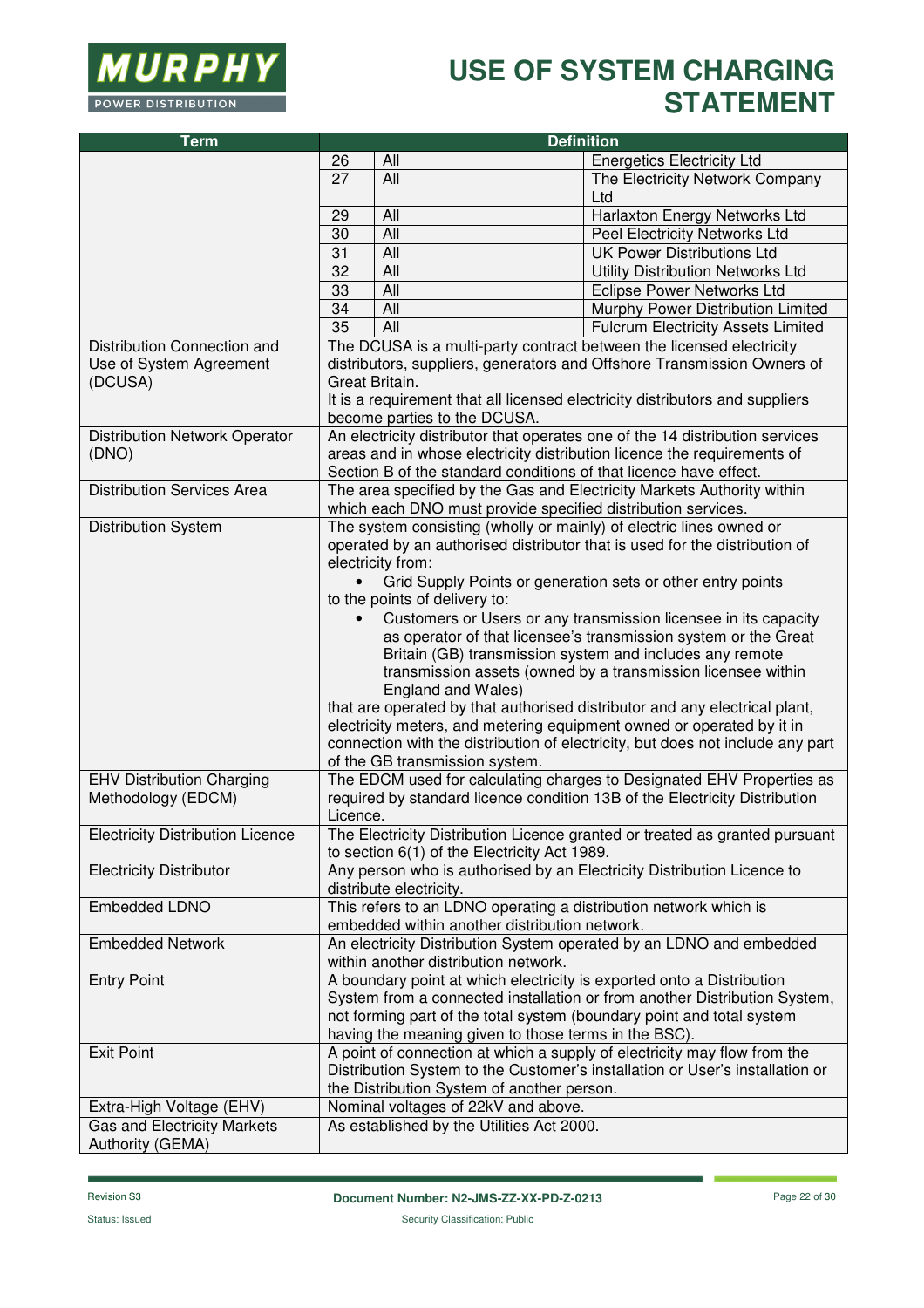

| <b>Term</b>                                             | <b>Definition</b>                                                                                                                           |
|---------------------------------------------------------|---------------------------------------------------------------------------------------------------------------------------------------------|
| Grid Supply Point (GSP)                                 | A metered connection between the National Grid Electricity Transmission                                                                     |
|                                                         | system and the licensee's distribution system at which electricity flows to                                                                 |
|                                                         | or from the Distribution System.                                                                                                            |
| GSP group                                               | A distinct electrical system that is supplied from one or more GSPs for                                                                     |
|                                                         | which total supply into the GSP group can be determined for each half                                                                       |
|                                                         | hour.                                                                                                                                       |
| High Voltage (HV)                                       | Nominal voltages of at least 1kV and less than 22kV.                                                                                        |
| <b>Intermittent Generation</b>                          | Defined in DCUSA Schedule 16 as a generation plant where the energy                                                                         |
|                                                         | source of the prime mover cannot be made available on demand. These                                                                         |
|                                                         | include (but not limited to) wind, tidal, wave, photovoltaic and small hydro.                                                               |
| Invalid Settlement Combination                          | A Settlement combination that is not recognised as a valid combination in                                                                   |
| kVA                                                     | market domain data - see https://www.elexonportal.co.uk/MDDVIEWER.<br>Kilovolt amperes.                                                     |
| kVArh                                                   | Kilovolt ampere reactive hour.                                                                                                              |
| kW                                                      | Kilowatt.                                                                                                                                   |
| <b>kWh</b>                                              |                                                                                                                                             |
|                                                         | Kilowatt hour (equivalent to one "unit" of electricity).<br>The holder of a licence in respect of distribution activities in Great Britain. |
| <b>Licensed Distribution Network</b><br>Operator (LDNO) |                                                                                                                                             |
| Line Loss Factor (LLF)                                  | The factor that is used in Settlement to adjust the metering system                                                                         |
|                                                         | volumes to take account of losses on the Distribution System.                                                                               |
| Line Loss Factor Class (LLFC)                           | An identifier assigned to an SVA metering system which is used to assign                                                                    |
|                                                         | the LLF and use of system charges.                                                                                                          |
| <b>Load Factor</b>                                      | $=$ [annual consumption (kWh)] / [maximum demand (kW) x hours in year]                                                                      |
| Low Voltage (LV)                                        | Nominal voltages below 1kV.                                                                                                                 |
| Market Domain Data (MDD)                                | MDD is a central repository of reference data available to all Users                                                                        |
|                                                         | involved in Settlement. It is essential to the operation of SVA trading                                                                     |
| Maximum Export Capacity                                 | arrangements.<br>The MEC of apparent power expressed in kVA that has been agreed can                                                        |
| (MEC)                                                   | flow through the entry point to the Distribution System from the                                                                            |
|                                                         | Customer's installation as specified in the connection agreement.                                                                           |
| Maximum Import Capacity                                 | The MIC of apparent power expressed in kVA that has been agreed can                                                                         |
| (MIC)                                                   | flow through the exit point from the Distribution System to the Customer's                                                                  |
|                                                         | installation as specified in the connection agreement.                                                                                      |
| <b>Measurement Class</b>                                | A classification of metering systems used in the BSC which indicates how                                                                    |
|                                                         | consumption is measured, i.e.:                                                                                                              |
|                                                         | Measurement class A - non-half-hourly metering equipment;                                                                                   |
|                                                         | Measurement class B - non-half-hourly unmetered supplies;                                                                                   |
|                                                         | Measurement class C - half-hourly metering equipment at or<br>$\bullet$                                                                     |
|                                                         | above 100kW premises;                                                                                                                       |
|                                                         | Measurement class D - half-hourly unmetered supplies; and<br>$\bullet$                                                                      |
|                                                         | Measurement class E - half-hourly metering equipment below<br>$\bullet$                                                                     |
|                                                         | 100kW premises, and from 5 November 2015, with current                                                                                      |
|                                                         | transformer.                                                                                                                                |
|                                                         | Measurement class F - half hourly metering equipment at below                                                                               |
|                                                         | 100kW premises with current transformer or whole current, and at                                                                            |
|                                                         | domestic premises<br>Measurement class G - half hourly metering equipment at below<br>$\bullet$                                             |
|                                                         | 100kW premises with whole current and not at domestic premises                                                                              |
| Meter Timeswitch Code (MTC)                             | MTCs are three digit codes allowing suppliers to identify the metering                                                                      |
|                                                         | installed in Customers' premises. They indicate whether the meter is                                                                        |
|                                                         | single or multi-rate, pre-payment or credit, or whether it is 'related' to                                                                  |
|                                                         | another meter. Further information can be found in MDD.                                                                                     |
| <b>Metering Point</b>                                   | The point at which electricity that is exported to or imported from the                                                                     |
|                                                         | licensee's Distribution System is measured, is deemed to be measured, or                                                                    |
|                                                         | is intended to be measured and which is registered pursuant to the                                                                          |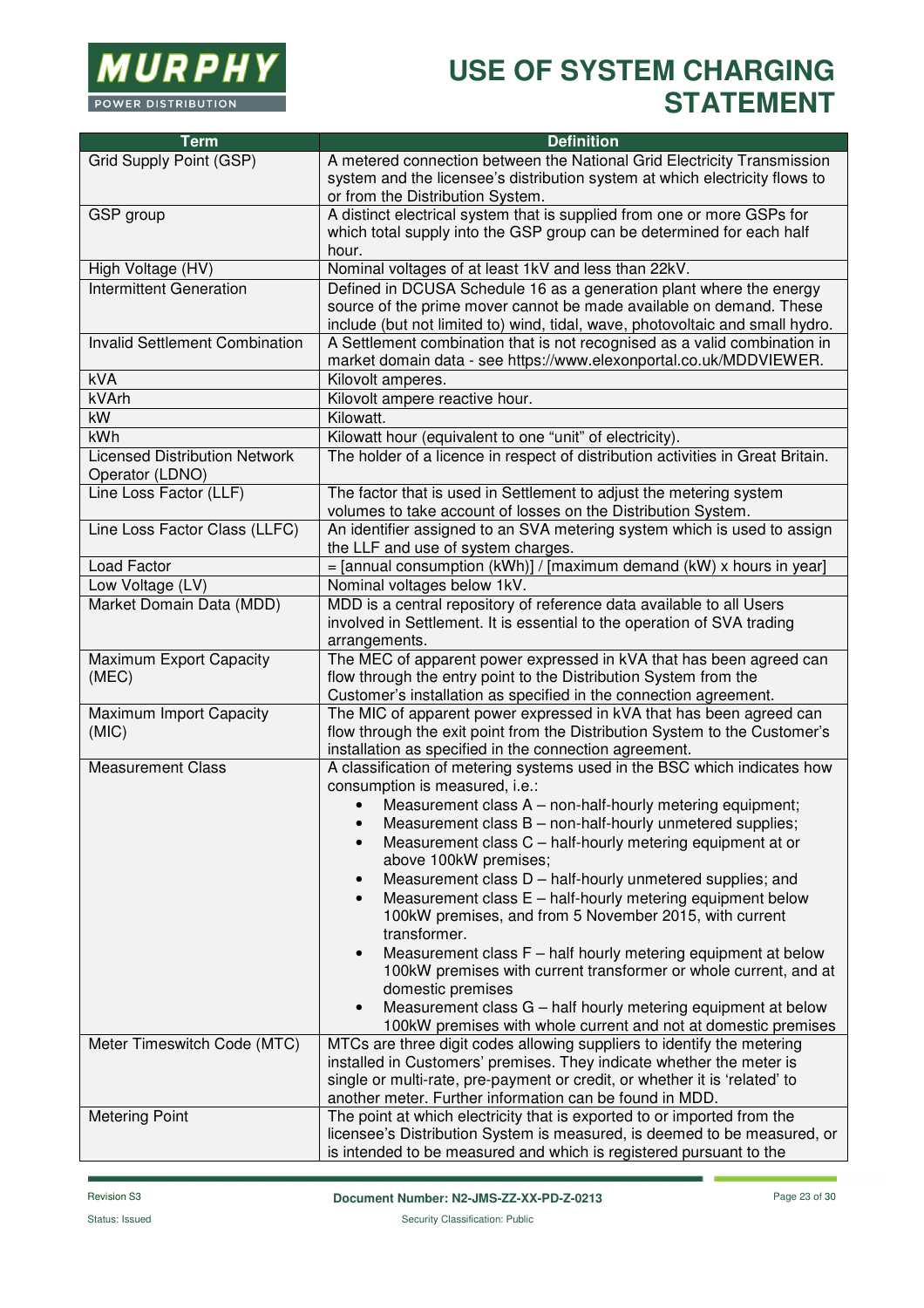

| <b>Term</b>                                       | <b>Definition</b>                                                                                                                                                                                                                                                                                                                                                                                                                                                 |
|---------------------------------------------------|-------------------------------------------------------------------------------------------------------------------------------------------------------------------------------------------------------------------------------------------------------------------------------------------------------------------------------------------------------------------------------------------------------------------------------------------------------------------|
|                                                   | provisions of the MRA. For the purposes of this statement, GSPs are not<br>'metering points'.                                                                                                                                                                                                                                                                                                                                                                     |
| Metering Point Administration<br>Number (MPAN)    | Also known Supply Number or S-Number and is a 21-digit number relating<br>to a Metering Point under the MRA.                                                                                                                                                                                                                                                                                                                                                      |
|                                                   | Commonly, only reference is made to the last 13 digits of the MPAN (also<br>known as the 'Core Digits' or 'MPAN Core').                                                                                                                                                                                                                                                                                                                                           |
| <b>Metering System</b>                            | Particular commissioned metering equipment installed for the purposes of<br>measuring the quantities of exports and/or imports at the exit point or<br>entry point.                                                                                                                                                                                                                                                                                               |
| Metering System Identifier<br>(MSID)              | MSID is a term used throughout the BSC and its subsidiary documents<br>and has the same meaning as MPAN as used under the MRA.                                                                                                                                                                                                                                                                                                                                    |
| <b>Master Registration Agreement</b><br>(MRA)     | The MRA is an Agreement that sets out terms for the provision of<br>Metering Point Administration Services (MPAS) Registrations, and<br>procedures in relation to the Change of Supplier to any premise/metering<br>point.                                                                                                                                                                                                                                        |
| <b>Nested Networks</b>                            | This refers to a situation where there is more than one level of Embedded<br>Network and therefore nested Distribution Systems between LDNOs (e.g.<br>host DNO $\rightarrow$ primary nested LDNO $\rightarrow$ secondary nested LDNO $\rightarrow$<br>customer).                                                                                                                                                                                                  |
| Non-Intermittent Generation                       | Defined in DCUSA Schedule 16 as a generation plant where the energy<br>source of the prime mover can be available on demand, and the generator<br>can choose when to operate, and bring more benefits to the network if it<br>runs at times of high load. These include (but are not limited to) Combined<br>Cycle Gas Turbine (CCGT), gas generators, landfill, sewage, biomass,<br>biogas, energy crop, waste incineration and combined Heat and Power<br>(CHP) |
| Ofgem                                             | Office of Gas and Electricity Markets - Ofgem is governed by GEMA and<br>is responsible for the regulation of the distribution companies.                                                                                                                                                                                                                                                                                                                         |
| Profile Class (PC)                                | A categorisation applied to NHH MPANs and used in Settlement to group<br>Customers with similar consumption patterns to enable the calculation of<br>consumption profiles.                                                                                                                                                                                                                                                                                        |
| Settlement                                        | The determination and settlement of amounts payable in respect of<br>charges (including reconciling charges) in accordance with the BSC.                                                                                                                                                                                                                                                                                                                          |
| Settlement Class (SC)                             | The combination of Profile Class, Line Loss Factor Class, Time Pattern<br>Regime and Standard Settlement Configuration, by Supplier within a GSP<br>group and used for Settlement.                                                                                                                                                                                                                                                                                |
| <b>Standard Settlement</b><br>Configuration (SSC) | A standard metering configuration relating to a specific combination of<br>Time Pattern Regimes.                                                                                                                                                                                                                                                                                                                                                                  |
| Supercustomer                                     | The method of billing Users for use of system on an aggregated basis,<br>grouping together consumption and standing charges for all similar NHH<br>metered Customers or aggregated HH metered Customers.                                                                                                                                                                                                                                                          |
| Supercustomer DUoS Report                         | A report of profiled data by Settlement Class providing counts of MPANs<br>and units consumed.                                                                                                                                                                                                                                                                                                                                                                    |
| Supplier                                          | An organisation with a supply licence responsible for electricity supplied to<br>and/or exported from a metering point.                                                                                                                                                                                                                                                                                                                                           |
| <b>Supplier Volume Allocation</b><br>(SVA)        | As defined in the BSC.                                                                                                                                                                                                                                                                                                                                                                                                                                            |
| Time Pattern Regime (TPR)                         | The pattern of switching behaviour through time that one or more meter<br>registers follow.                                                                                                                                                                                                                                                                                                                                                                       |
| <b>Unmetered Supplies</b>                         | Exit points deemed to be suitable as unmetered supplies as permitted in<br>the Electricity (Unmetered Supply) Regulations 2001 and where operated<br>in accordance with BSC procedure 520 <sup>11</sup> .                                                                                                                                                                                                                                                         |

11 Balancing and Settlement Code Procedures are available from http://www.elexon.co.uk/pages/bscps.aspx

l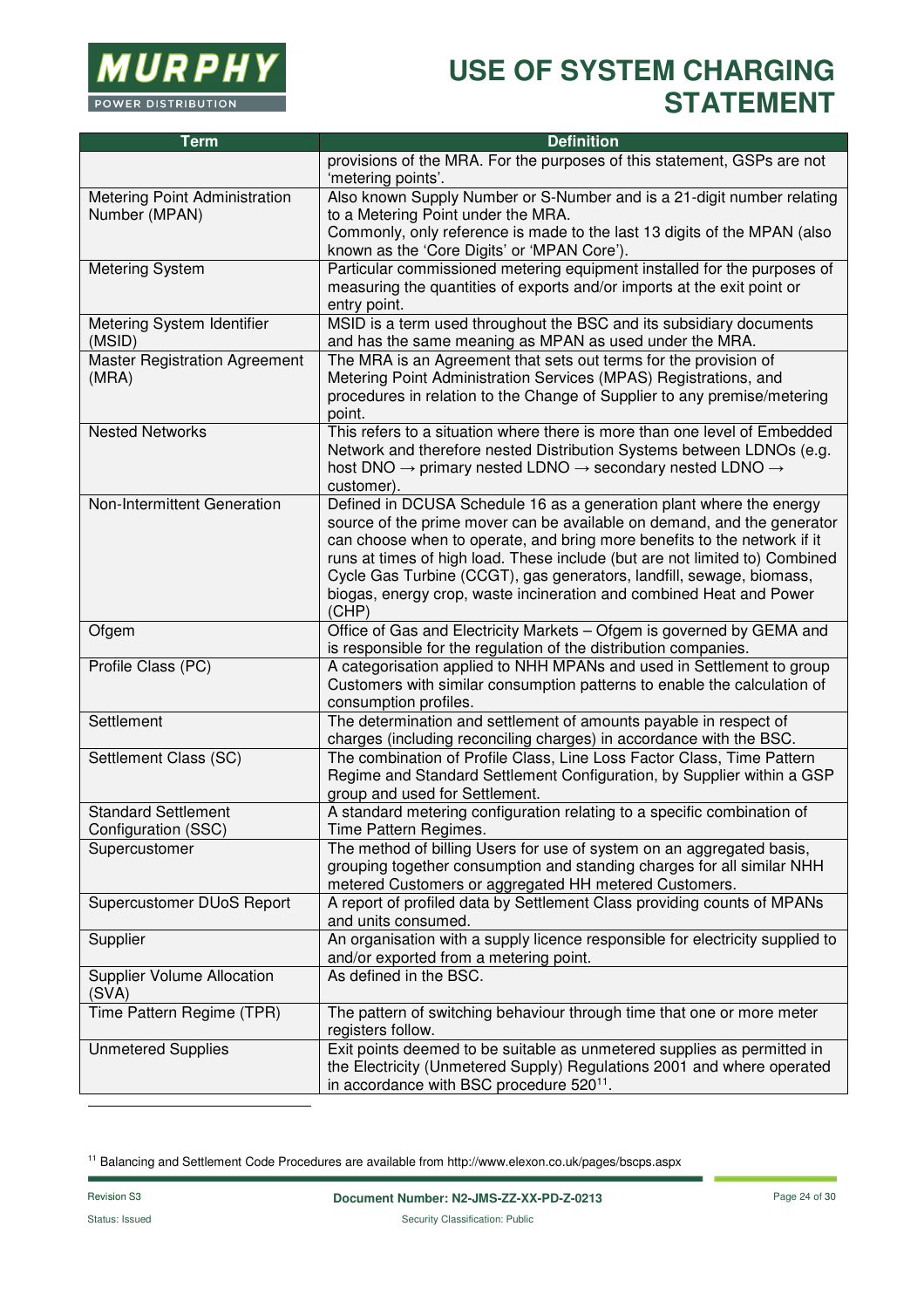

| Term                  | <b>Definition</b>                                                                                   |
|-----------------------|-----------------------------------------------------------------------------------------------------|
| Use of System Charges | Charges which are applicable to those parties which use the Distribution<br>System.                 |
| User                  | Someone that has a use of system agreement with the DNO e.g. a<br>supplier, generator or other DNO. |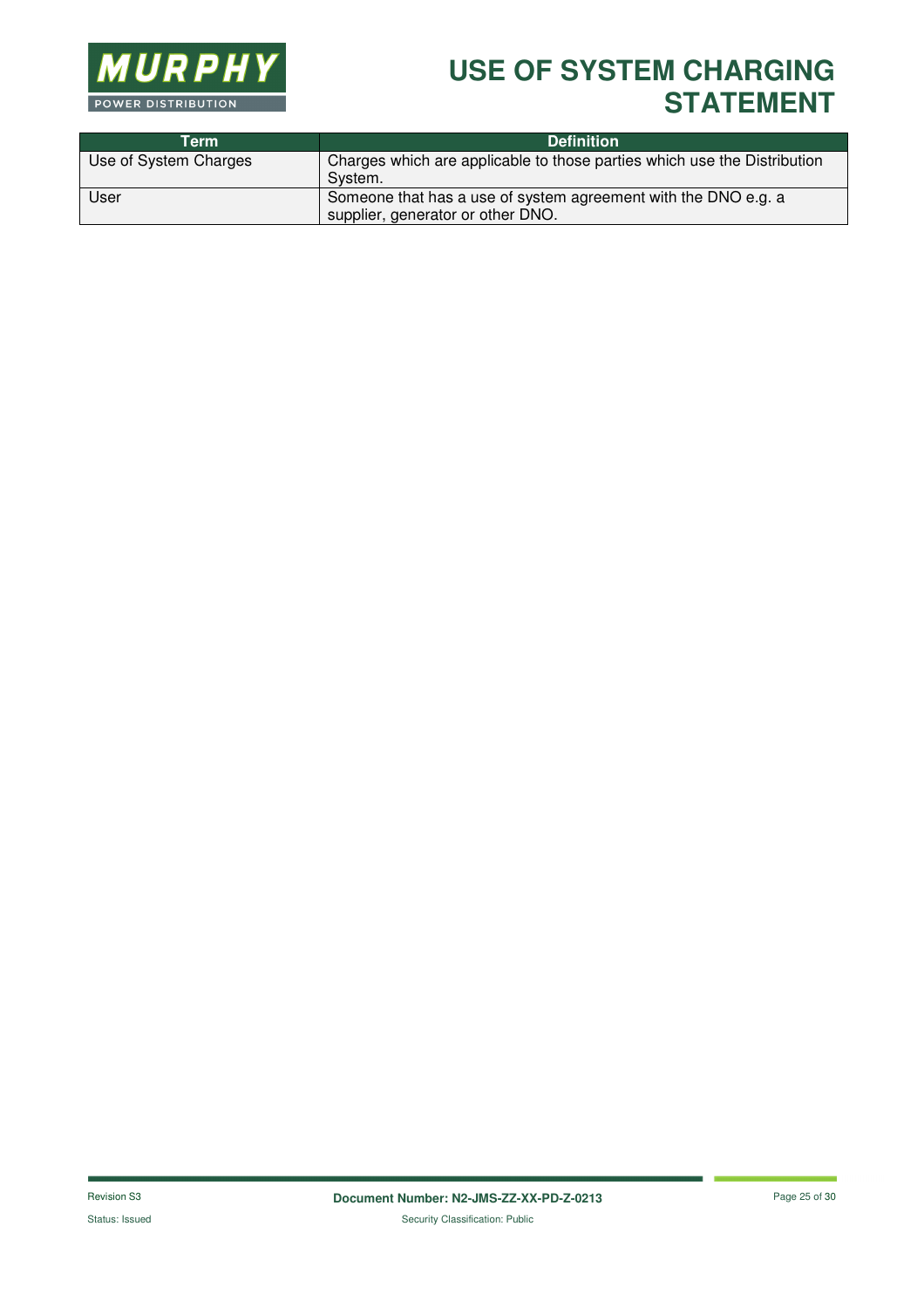![](_page_25_Picture_0.jpeg)

# **APPENDIX 2 - GUIDANCE NOTES<sup>12</sup>**

#### BACKGROUND

- 1.1. The electricity bill from your Supplier contains an element of charge to cover electricity distribution costs. This distribution charge covers the cost of operating and maintaining a safe and reliable Distribution System that forms the 'wires' that transport electricity between the national transmission system and end users such as homes and businesses. Our Distribution System includes overhead lines, underground cables, as well as substations and transformers.
- 1.2. In most cases, your Supplier is invoiced for the distribution charge and this is normally part of your total bill. In some cases, (for example business users,) the supplier may pass through the distribution charge as an identifiable line item on the electricity bill.
- 1.3. Where electricity is generated at a property your Supplier may receive a credit for energy that is exported on to the Distribution System. These credits are intended to reflect that the exported generation may reduce the need for traditional demand led reinforcement of the Distribution System.
- 1.4. Understanding your distribution charges could help you reduce your costs and increase your credits. This is achieved by understanding the components of the charge to help you identify whether there may be opportunities to change the way you use the Distribution System.

#### METER POINT ADMINISTRATION

- 1.5. We are responsible for managing the electricity supply points that are connected to our Distribution System. Typically every supply point is identified by a Meter Point Administration Number (MPAN). A few supply points may have more than one MPAN depending on the metering configuration (e.g. a school which may have an MPAN for the main supply and a MPAN for catering).
- 1.6. The full MPAN is a 21 digit number, preceded by an 'S'. The MPAN applicable to a supply point is found on the electricity bill from your Supplier. This number enables you to establish who your electricity distributor is, details of the characteristics of the supply and importantly the distribution charges that are applicable to your premise.
- 1.7. The 21-digit number is normally presented in two sections as shown in the following diagram. The top section is supplementary data which gives information about the characteristics of supply, while the bottom 'core' is the unique identifier.

l

 $12$  These guidance notes are provided for additional information and do not form part of the application of charges.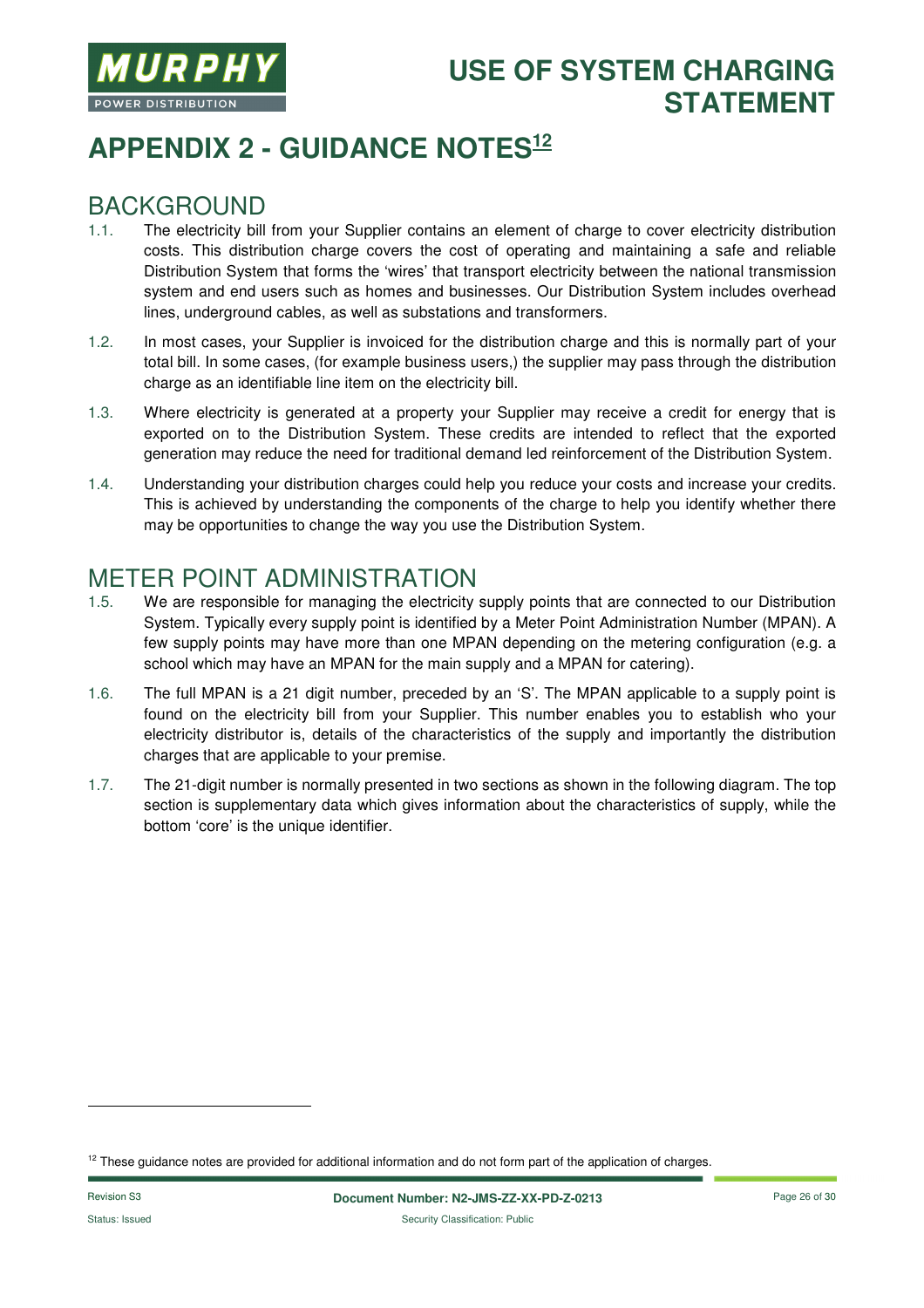![](_page_26_Picture_0.jpeg)

# FULL MPAN DIAGRAM

![](_page_26_Figure_3.jpeg)

- 1.8. Generally, you will only need to know the Distributor ID and line loss factor class to identify the distribution charges for your premise. However, there are some premises where charges are specific to that site. In these instances the charges are identified by the core MPAN. The Distributor ID for **MPD** is 34. Other Distributor IDs can be referenced in the glossary.
- 1.9. Additionally it can be useful to understand the profile class provided in the supplementary data. The profile class will be a number between 00 and 08. The following list provides details of the allocation of profile classes to types of customers:
	- '01' Domestic customers with unrestricted supply
	- '02' Domestic customers with restricted load, for example off-peak heating
	- '03' Non-domestic customers with unrestricted supply
	- '04' Non-domestic customers with restricted load, for example off-peak heating
	- '05' Non-domestic maximum demand customers with a Load Factor of less than 20%
	- '06' Non-domestic maximum demand customers with a Load Factor between 20% and 30%
	- $\blacksquare$  '07' Non-domestic maximum demand customers with a Load Factor between 30% and 40%
	- '08' Non-domestic maximum demand customers with a Load Factor over 40% or non-halfhourly metered generation customers
	- '00' Half-hourly metered demand and generation customers
- 1.10. Unmetered Supplies will be allocated to profile class 01, 08 and 00 depending on the type of load or the measurement method of the load.
- 1.11. The allocation of the profile class will affect your charges. If you feel that you have been allocated the wrong profile class, please contact your Supplier as they are responsible for this.

### YOUR CHARGES

- 1.12. All distribution charges that relate to our Distributor ID 34 are provided in this statement.
- 1.13. You can identify your charges by referencing your PC, LLFC and SSC line loss factor class, from Annex 1. If the MPAN is for a Designated EHV Property then the charges will be found in Annex 2. In a few instances, the charges may be contained in Annex 3. When identifying charges in Annex 2,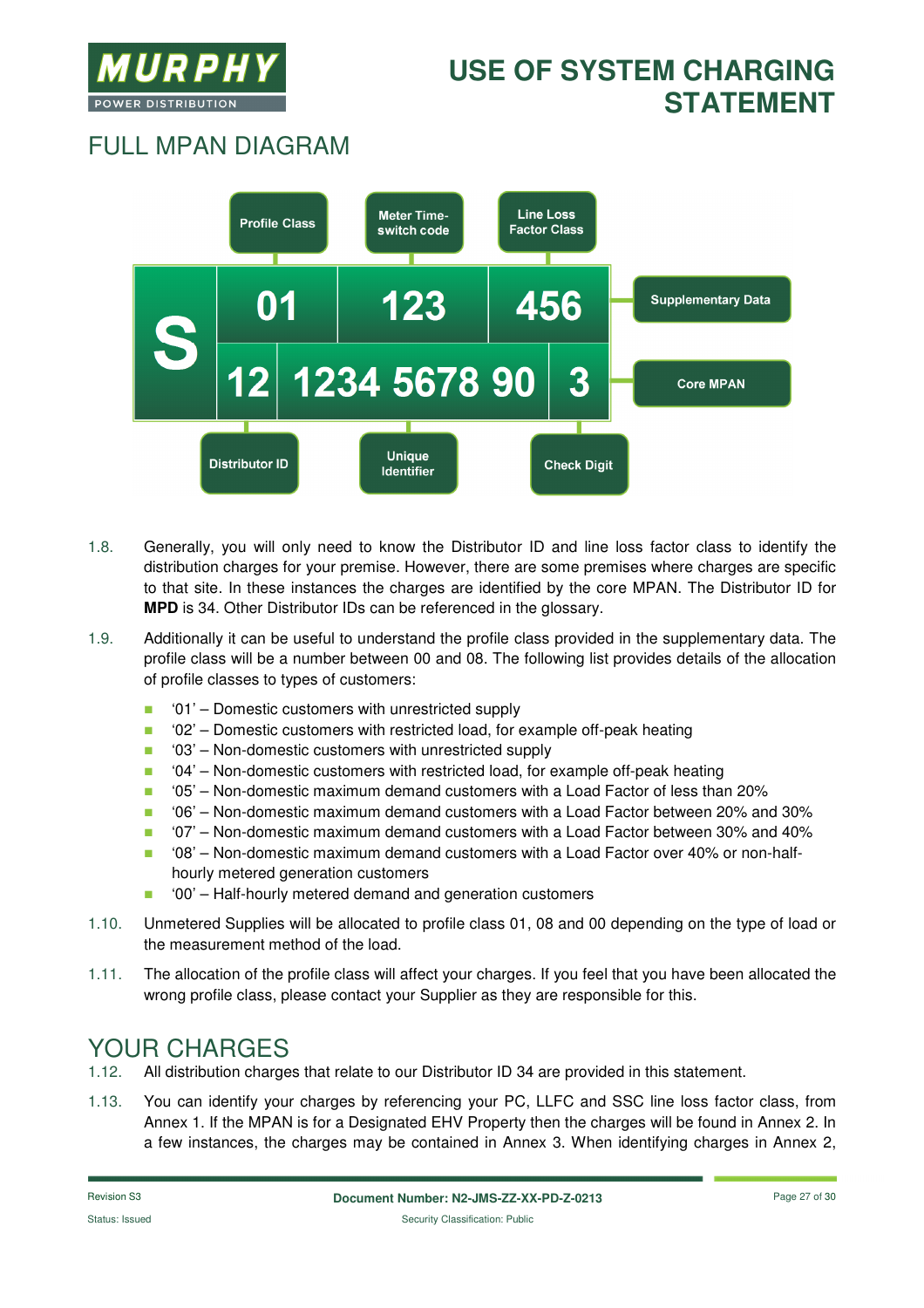![](_page_27_Picture_0.jpeg)

please note that some line loss factor classes have more than one charge. In this instance you will need to select the correct charge by cross referencing with the core MPAN provided in the table.

1.14. Once you have identified which charge structure applies to your MPAN then you will be able to calculate an estimate of your distribution charge using the calculator provided in the spreadsheet 'Schedule of charges and other tables' found in the sheet called 'Charge Calculator'. This spreadsheet can be downloaded from www.murphypowerdistribution.co.uk

#### REDUCING YOUR CHARGES

- 1.15. The most effective way to reduce your energy charges is to reduce your consumption by switching off or using more energy efficient appliances. However, there are also other potential opportunities to reduce your distribution charges; for example, it may be beneficial to shift demand or generation to a better time period. Demand use is likely to be cheaper outside peak periods and generation credits more beneficial, although the ability to directly benefit will be linked to the structure of your supply charges.
- 1.16. The calculator mentioned above provides the opportunity to establish a forecast of the change in distribution charges that could be achieved if you are able to change any of the consumption related inputs.

#### REACTIVE POWER AND REACTIVE POWER CHARGES

- 1.17. Reactive power is a separately charged component of connections that are half-hourly metered. Reactive power charges are generally avoidable if 'best practice' design of the properties' electrical installation has been provided in order to maintain a power factor between 0.95 and unity at the Metering Point.
- 1.18. Reactive Power (kVArh) is the difference between working power (active power measured in kW) and total power consumed (apparent power measured in kVA). Essentially it is a measure of how efficiently electrical power is transported through an electrical installation or a Distribution System.
- 1.19. Power flowing with a power factor of unity results in the most efficient loading of the Distribution System. Power flowing with a power factor of less than 0.95 results in much higher losses in the Distribution System, a need to potentially provide higher capacity electrical equipment and consequently a higher bill for you the consumer. A comparatively small improvement in power factor can bring about a significant reduction in losses since losses are proportional to the square of the current.
- 1.20. Different types of electrical equipment require some 'reactive power' in addition to 'active power' in order to work effectively. Electric motors, transformers and fluorescent lighting, for example, may produce poor power factors due to the nature of their inductive load. However, if good design practice is applied then the poor power factor of appliances can be corrected as near as possible to source. Alternatively poor power factor can be corrected centrally near to the meter.
- 1.21. There are many advantages that can be achieved by correcting poor power factor. These include: reduced energy bills through lower reactive charges, lower capacity charges and reduced power consumption and reduced voltage drop in long cable runs.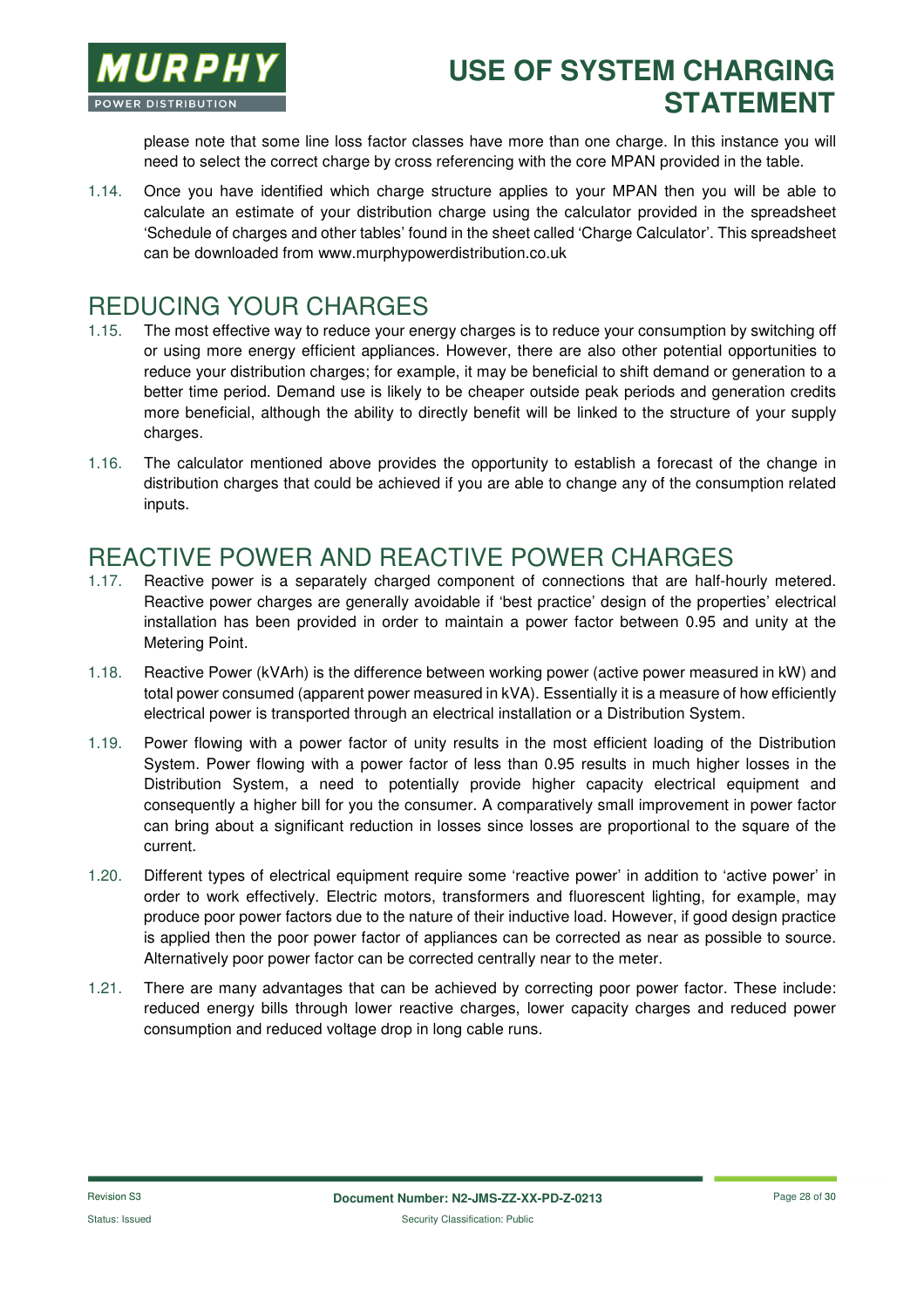![](_page_28_Picture_0.jpeg)

### SITE-SPECIFIC EDCM CHARGES

- 1.22. A site classified as a Designated EHV Property is subject to a locational based charging methodology (referred to as EDCM) for higher voltage network users. Distributors use two approved approaches:
	- **Long Run Incremental Cost Pricing (LRIC)**
	- **Forward Cost Pricing (FCP)**

**MPD** follow whichever method is utilised by the relevant distributor in their Distribution Service Area. The EDCM will apply to Customers connected at Extra High Voltage or connected at High Voltage and metered at a high voltage substation.

- 1.23. EDCM charges are site-specific, reflecting the degree to which the local and higher voltage networks have the capacity to serve more demand or generation without the need to upgrade the electricity infrastructure. The charges also reflect the networks specifically used to deliver the electricity to the site as well as the usage at the site. Generators with non-intermittent output and deemed to be providing beneficial support to our networks may qualify to receive payment.
- 1.24. The charges under the EDCM comprise of the following individual components:
	- **a) Fixed charge**  This charge recovers operational costs associated with those connection assets that are provided for the 'sole' use of the customer. The value of these assets is used as a basis to derive the charge.
	- **b) Capacity charge (pence/kVA/day)** -This charge comprises the relevant LRIC/FCP component, the National Grid Electricity Transmission cost and other regulated costs. Capacity charges are levied on the MIC, MEC, and any exceeded capacity. You may wish to review your MIC or MEC periodically to ensure it remains appropriate for your needs as you may be paying for more capacity than you require. If you wish to make changes contact us via the details in this statement.

The LRIC/FCP cost is locational and reflects our assessment of future network reinforcement necessary at voltage of connection (local) and beyond at all higher voltages (remote) relevant to the customer's connection. This results in the allocation of higher costs in more capacity congested parts of the network reflecting the greater likelihood of future reinforcement in these areas, and the allocation of lower costs in less congested parts of the network. The local LRIC/FCP cost is included in the capacity charge.

Our regulated costs include direct and indirect operational costs and a residual amount to ensure recovery of our regulated allowed revenue. The capacity charge recovers these costs using the customer usage profile and the relevant assets being used to transport electricity between the source substation and customer's Metering Point.

- **c) Super-red unit charge (pence/kWh**) -This charge recovers the remote LRIC/FCP component. The charge is positive for import and negative for export which means you can either reduce your charges by minimising consumption or increasing export at those times. The charge is applied on consumption during the Super-red time period as detailed in Annex 2.
- 1.25. Future charge rates may be affected by consumption during the Super-red period. Therefore reducing consumption in the Super-red time period may be beneficial.
- 1.26. **Reactive Power** -The EDCM does not include a separate charge component for any reactive power flows (kVAr) for either demand or generation. However, the EDCM charges do reflect the effect on the network of the customer's power factor, for example unit charges can increase if your site power factor is poor (lower than 0.95). Improving your site's power factor will also reduce the maximum demand (kVA) for the same power consumed in kW thus providing scope to reduce your agreed capacity requirements.